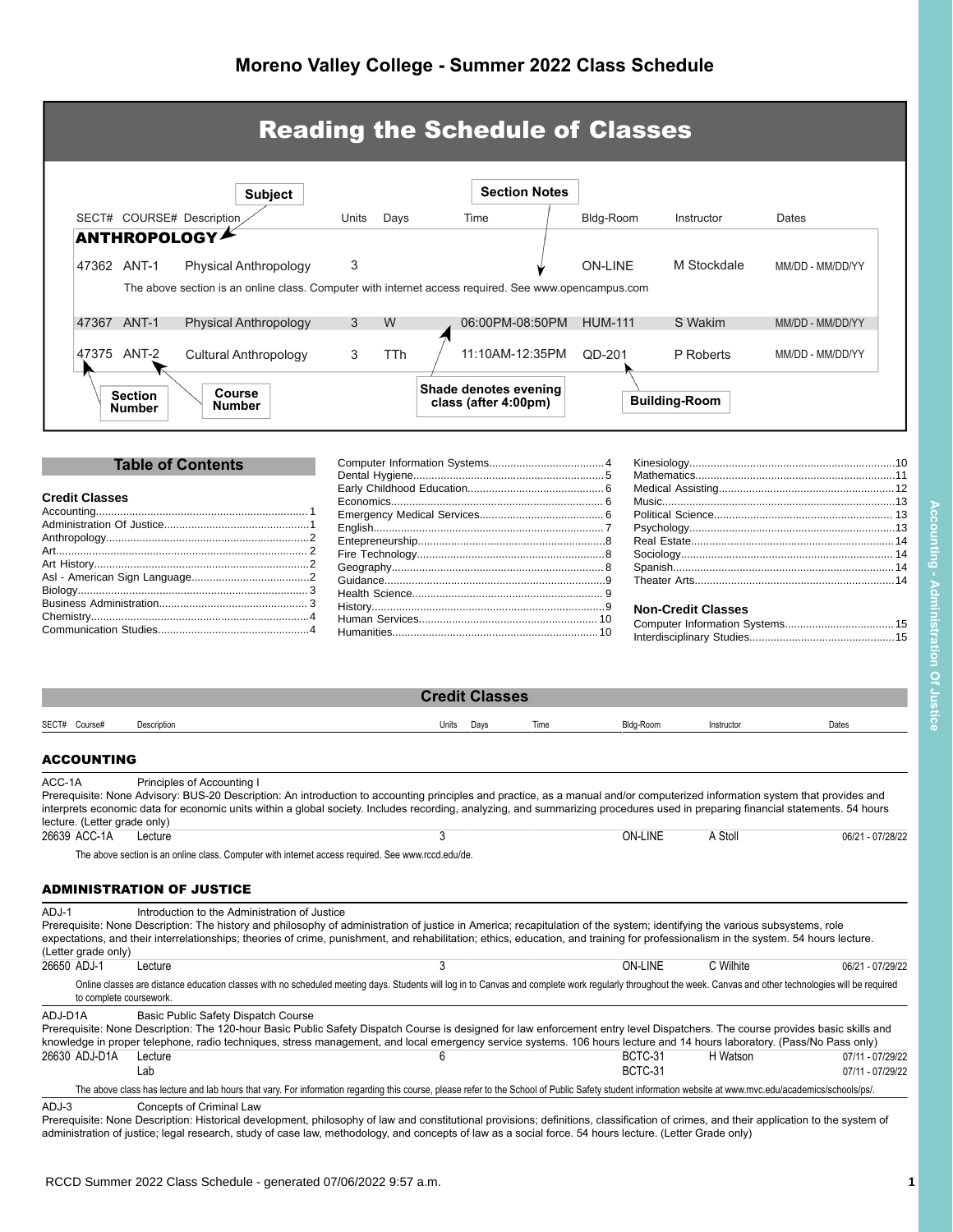| SECT#<br>Course# | Description | Units | Davs | ⊺ime | Bldg-Room      | Instructo            | Dates               |
|------------------|-------------|-------|------|------|----------------|----------------------|---------------------|
| 26651<br>ADJ-3   | ∟ecture     |       |      |      | <b>ON-LINE</b> | Nilhite <sup>1</sup> | $-07/29/2$<br>06/21 |

Online classes are distance education classes with no scheduled meeting days. Students will log in to Canvas and complete work regularly throughout the week. Canvas and other technologies will be required to complete coursework.

# <span id="page-1-0"></span>**ANTHROPOLOGY**

<span id="page-1-1"></span>

| ANT-1              | Physical Anthropology<br>Prerequisite: None Description: An introduction to human biological evolution, physical diversity, and relationship to the animal world, using scientific and comparative methods.                |              |              |                         |                |             |                  |
|--------------------|----------------------------------------------------------------------------------------------------------------------------------------------------------------------------------------------------------------------------|--------------|--------------|-------------------------|----------------|-------------|------------------|
|                    | Incorporates the study of genetics, fossils, primates, and modern human variation within an evolutionary framework. Students may not receive credit for both ANT-1 and ANT-1H.                                             |              |              |                         |                |             |                  |
| 26558 ANT-1        | 54 hours lecture. (Letter grade only)<br>Lecture                                                                                                                                                                           | 3            |              |                         | <b>ON-LINE</b> |             |                  |
|                    |                                                                                                                                                                                                                            |              |              |                         |                | L Broyles   | 06/21 - 07/28/22 |
|                    | The above section is an online class. Computer with Internet access required. See www.rccd.edu/de.                                                                                                                         | 3            |              |                         |                |             |                  |
| 26559 ANT-1        | Lecture                                                                                                                                                                                                                    |              |              |                         | <b>ON-LINE</b> | L Broyles   | 06/21 - 07/28/22 |
|                    | The above section is an online class. Computer with Internet access required. See www.rccd.edu/de.                                                                                                                         |              |              |                         |                |             |                  |
| ANT-1L             | Physical Anthropology Laboratory                                                                                                                                                                                           |              |              |                         |                |             |                  |
|                    | Prerequisite: None Corequisite: ANT-1 or ANT-1H Description: Laboratory course exploring case studies andproblems of human genetics, human variation, the identification of                                                |              |              |                         |                |             |                  |
|                    | fossils through examination of fossil casts, human evolution, the study of the human skeleton, observation of primate behavior and structures utilizing the scientific method. 54<br>hours laboratory. (Letter grade only) |              |              |                         |                |             |                  |
| 26561 ANT-1L       | Lab                                                                                                                                                                                                                        | $\mathbf{1}$ | <b>MTWTh</b> | 01:00PM-03:10PM LIB-105 |                | L Gudiel    | 06/21 - 07/28/22 |
|                    |                                                                                                                                                                                                                            |              |              |                         |                |             |                  |
|                    | The above section requires Internet access as Canvas and other technologies will be required to complete coursework. See www.rccd.edu/de.                                                                                  |              |              |                         |                |             |                  |
| ANT-2              | <b>Cultural Anthropology</b>                                                                                                                                                                                               |              |              |                         |                |             |                  |
|                    | Prerequisite: None Description: An introduction to the anthropological concept of culture and to the methods and theories used in the comparative analysis of cultures. Cultural                                           |              |              |                         |                |             |                  |
|                    | practices and institutions are examined using perspectives that enhance effective participation in a culturally diverse world. 54 hours lecture. (Letter grade only)                                                       |              |              |                         |                |             |                  |
| 26562 ANT-2        | Lecture                                                                                                                                                                                                                    |              |              |                         | ON-LINE        | L Broyles   | 06/21 - 07/28/22 |
|                    | The above section is an online class. Computer with Internet access required. See www.rccd.edu/de.                                                                                                                         |              |              |                         |                |             |                  |
| 26563 ANT-2        | Lecture                                                                                                                                                                                                                    | 3            |              |                         | <b>ON-LINE</b> | L Gudiel    | 06/21 - 07/28/22 |
|                    | The above section is an online class. Computer with Internet access required. See www.rccd.edu/de.                                                                                                                         |              |              |                         |                |             |                  |
|                    |                                                                                                                                                                                                                            |              |              |                         |                |             |                  |
| ART                |                                                                                                                                                                                                                            |              |              |                         |                |             |                  |
|                    |                                                                                                                                                                                                                            |              |              |                         |                |             |                  |
| ART-6              | Art Appreciation                                                                                                                                                                                                           |              |              |                         |                |             |                  |
|                    | Prerequisite: None Advisory: ENG-1A Description: An introductory course for the non-art major. The creative process and the diversity of style, technique and media, evident in                                            |              |              |                         |                |             |                  |
|                    | various art forms throughout history and culture. Students may not receive credit for both ART-6 and ART-6H. 54 hours lecture. (Same as AHS-6) (Letter Grade, or Pass/No Pass                                              |              |              |                         |                |             |                  |
| option.)           |                                                                                                                                                                                                                            | 3            |              |                         |                |             |                  |
| 26565 ART-6        | Lecture                                                                                                                                                                                                                    |              |              |                         | <b>ON-LINE</b> | R Dzikonski | 06/21 - 07/28/22 |
|                    | The above section is an online class. Computer with Internet access required. See www.rccd.edu/de.                                                                                                                         |              |              |                         |                |             |                  |
| 26678 ART-6        | Lecture                                                                                                                                                                                                                    | 3            |              |                         | <b>ON-LINE</b> | L Davis     | 06/21 - 07/28/22 |
|                    | The above section is an online class. Computer with Internet access required. See www.rccd.edu/de.                                                                                                                         |              |              |                         |                |             |                  |
| <b>ART-17</b>      | <b>Beginning Drawing</b>                                                                                                                                                                                                   |              |              |                         |                |             |                  |
|                    | Prerequisite: None Description: An introduction to the fundamentals of drawing in a variety of media. The exploration of the elements of art, the principles of composition,                                               |              |              |                         |                |             |                  |
|                    | perspective and the development of observational, motor and creative skills. Emphasis will be on black and white media. Students pay for their own materials. 36 hours lecture and                                         |              |              |                         |                |             |                  |
|                    | 72 hours laboratory. (Letter Grade, or Pass/No Pass option.)                                                                                                                                                               |              |              |                         |                |             |                  |
| 26564 ART-17       | Lecture                                                                                                                                                                                                                    | 3            | MTWTh        | 01:00PM-02:20PM HM-107  |                | D Karotik   | 06/21 - 07/28/22 |
|                    | Lab                                                                                                                                                                                                                        |              | MTWTh        | 02:30PM-05:20PM HM-107  |                |             | 06/21 - 07/28/22 |
|                    | The above section requires Internet access as Canvas and other technologies will be required to complete coursework. See www.rccd.edu/de. Designated laboratory hours are included in the meeting times for                |              |              |                         |                |             |                  |
| the section.       |                                                                                                                                                                                                                            |              |              |                         |                |             |                  |
|                    |                                                                                                                                                                                                                            |              |              |                         |                |             |                  |
| <b>ART HISTORY</b> |                                                                                                                                                                                                                            |              |              |                         |                |             |                  |
|                    |                                                                                                                                                                                                                            |              |              |                         |                |             |                  |
| AHS-6              | Art Appreciation                                                                                                                                                                                                           |              |              |                         |                |             |                  |
|                    | Prerequisite: None Advisory: ENG-1A Description: An introductory course for the non-art major. The creative process and the diversity of style, technique and media, evident in                                            |              |              |                         |                |             |                  |
|                    | various art forms throughout history and culture. Students may not receive credit for both ART-6 and ART-6H. 54 hours lecture. (Same As ART-6) (Letter Grade, or Pass/No Pass                                              |              |              |                         |                |             |                  |
| option.)           |                                                                                                                                                                                                                            |              |              |                         |                |             |                  |
| 26668 AHS-6        | Lecture                                                                                                                                                                                                                    | 3            |              |                         | <b>ON-LINE</b> | R Dzikonski | 06/21 - 07/28/22 |
|                    | The above section is an online class. Computer with Internet access required. See www.rccd.edu/de.                                                                                                                         |              |              |                         |                |             |                  |
| 26677 AHS-6        | Lecture                                                                                                                                                                                                                    | 3            |              |                         | ON-LINE        | L Davis     | 06/21 - 07/28/22 |
|                    | The above section is an online class. Computer with Internet access required. See www.rccd.edu/de.                                                                                                                         |              |              |                         |                |             |                  |
|                    |                                                                                                                                                                                                                            |              |              |                         |                |             |                  |
|                    | <b>ASL - AMERICAN SIGN LANGUAGE</b>                                                                                                                                                                                        |              |              |                         |                |             |                  |
|                    |                                                                                                                                                                                                                            |              |              |                         |                |             |                  |
| ASL-1              | American Sign Language 1                                                                                                                                                                                                   |              |              |                         |                |             |                  |
|                    | Prerequisite: None Description: Focus on developing basic principles and skills of American Sign Language (ASL) through cultural appreciation and non-verbal instruction.                                                  |              |              |                         |                |             |                  |
|                    | Emphasis is placed on Deaf culture and Deaf people in history, visual training, sign vocabulary acquisition, comprehension and communicative skills development, as well as basic                                          |              |              |                         |                |             |                  |
|                    | structural and grammatical patterns of ASL discourse at the beginning level. 72 hours lecture and 18 hours laboratory. (TBA Option). (Letter Grade only)                                                                   |              |              |                         |                |             |                  |
| 26566 ASL-1        | Lecture                                                                                                                                                                                                                    | 4            |              |                         | <b>ON-LINE</b> | J Willey    | 06/21 - 07/28/22 |
|                    | Lab                                                                                                                                                                                                                        |              |              |                         | <b>ON-LINE</b> |             | 06/21 - 07/28/22 |

26674 ASL-1 Lecture 4 ON-LINE J Willey 06/21 - 07/28/22 Lab ON-LINE 06/21 - 07/28/22 The above section is an online class. Computer with Internet access required. See www.rccd.edu/de. All hours, including the 18-hour laboratory requirement, are completed online.

<span id="page-1-3"></span><span id="page-1-2"></span>The above section is an online class. Computer with Internet access required. See www.rccd.edu/de. All hours, including the 18-hour laboratory requirement, are completed online.<br>
26674 ASL-1 Lecture JWilley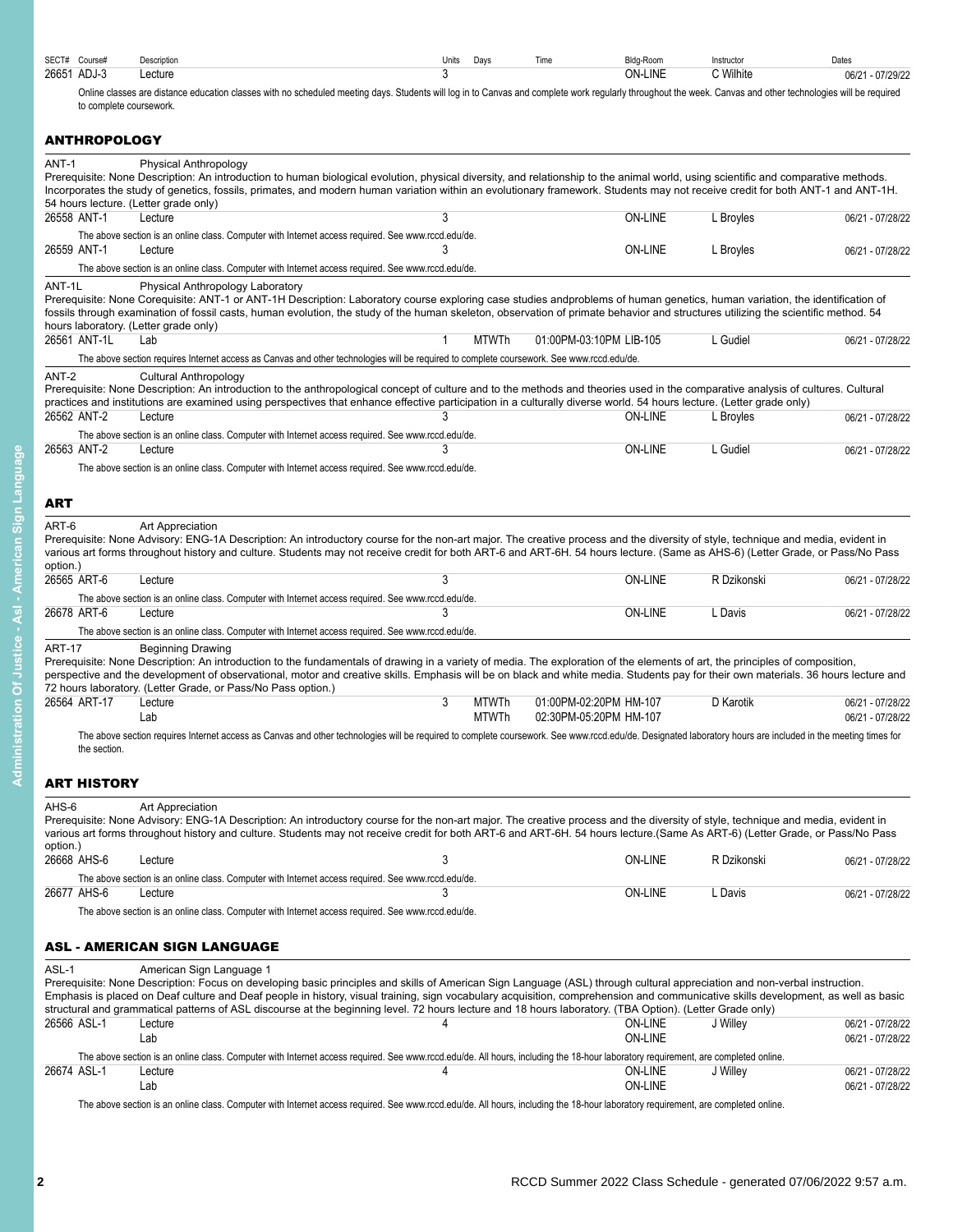<span id="page-2-1"></span>

| <b>BIOLOGY</b>                        |                                                                                                                                                                                                                                                                                                                                                                                                                                                                                                                                                                                                                  |   |                              |                                                    |                |                       |                                      |
|---------------------------------------|------------------------------------------------------------------------------------------------------------------------------------------------------------------------------------------------------------------------------------------------------------------------------------------------------------------------------------------------------------------------------------------------------------------------------------------------------------------------------------------------------------------------------------------------------------------------------------------------------------------|---|------------------------------|----------------------------------------------------|----------------|-----------------------|--------------------------------------|
| <b>BIO-1</b>                          | <b>General Biology</b><br>Prerequisite: None. Description: Introductory course designed for non-science majors that offers an integrated study of the basic principles of biology, with emphasis on the<br>principles of structure and function, genetics, development, evolution, and ecology. Discussions on the philosophy, concepts, and implications of modern biology will be included.<br>Students may not receive credit for both BIO-1 and BIO-1H. 54 hours lecture and 54 hours laboratory. (Letter Grade only)                                                                                        |   |                              |                                                    |                |                       |                                      |
| 26483 BIO-1                           | Lecture<br>Lab                                                                                                                                                                                                                                                                                                                                                                                                                                                                                                                                                                                                   | 4 | <b>MTWTh</b><br><b>MTWTh</b> | 10:20AM-12:30PM SAS-103<br>08:00AM-10:10AM SCI-201 |                | M Botkin              | 06/21 - 07/28/22<br>06/21 - 07/28/22 |
| the section.                          | The above section requires internet access as Canvas and other technologies will be required to complete coursework. See www.rccd.edu/de. Designated laboratory hours are included in the meeting times for                                                                                                                                                                                                                                                                                                                                                                                                      |   |                              |                                                    |                |                       |                                      |
| 26484 BIO-1                           | Lecture<br>Lab                                                                                                                                                                                                                                                                                                                                                                                                                                                                                                                                                                                                   | 4 | <b>MTWTh</b><br><b>MTWTh</b> | 10:20AM-12:30PM SAS-103<br>01:00PM-03:10PM SCI-201 |                | M Botkin              | 06/21 - 07/28/22<br>06/21 - 07/28/22 |
| the section.                          | The above section requires internet access as Canvas and other technologies will be required to complete coursework. See www.rccd.edu/de. Designated laboratory hours are included in the meeting times for                                                                                                                                                                                                                                                                                                                                                                                                      |   |                              |                                                    |                |                       |                                      |
| 26486 BIO-1                           | Lecture<br>Lab                                                                                                                                                                                                                                                                                                                                                                                                                                                                                                                                                                                                   | 4 | <b>MTWTh</b><br><b>MTWTh</b> | 03:20PM-05:30PM HM-114<br>05:40PM-07:50PM SCI-201  |                | S Pasala              | 06/21 - 07/28/22<br>06/21 - 07/28/22 |
| the section.                          | The above section requires internet access as Canvas and other technologies will be required to complete coursework. See www.rccd.edu/de. Designated laboratory hours are included in the meeting times for                                                                                                                                                                                                                                                                                                                                                                                                      |   |                              |                                                    |                |                       |                                      |
| <b>BIO-45</b>                         | Survey of Human Anatomy and Physiology<br>Prerequisite: None Description: An introductory and survey course of structural and functional aspects of the human body. Emphasis is placed on cell organization, human tissues,<br>and discussion of each of the human systems. 54 hours lecture. (Letter grade only)                                                                                                                                                                                                                                                                                                |   |                              |                                                    |                |                       |                                      |
| 26487 BIO-45                          | Lecture                                                                                                                                                                                                                                                                                                                                                                                                                                                                                                                                                                                                          | 3 |                              |                                                    | <b>ON-LINE</b> | S Pasala              | 06/21 - 07/28/22                     |
| <b>BIO-50A</b>                        | The above section is an online class. Computer with internet access required. See www.rccd.edu/de.<br>Anatomy and Physiology I                                                                                                                                                                                                                                                                                                                                                                                                                                                                                   |   |                              |                                                    |                |                       |                                      |
|                                       | Prerequisite: BIO-1 or BIO-1H or BIO-4 or BIO-55 or BIO-60 or BIO-60H Description: First of a two course sequence that introduces students to the basic concepts and principles<br>of anatomy and physiology. This course will provide a foundation for advanced study of the human body. The course covers body orientation and organization, cells and tissues,<br>the skeletal and muscular systems, and the eye and ear. Designed to meet the prerequisites for professional programs, e.g. nursing, dental hygiene, and physical therapy. 36 hours<br>lecture and 108 hours laboratory. (Letter grade only) |   |                              |                                                    |                |                       |                                      |
| 26488 BIO-50A                         | Lecture<br>Lab                                                                                                                                                                                                                                                                                                                                                                                                                                                                                                                                                                                                   | 4 | <b>MTWTh</b><br><b>MTWTh</b> | 08:00AM-09:20AM SCI-207<br>09:30AM-01:50PM SCI-207 |                | S Wagner<br>A Sanchez | 06/21 - 07/28/22<br>06/21 - 07/28/22 |
|                                       | The above section requires internet access as Canvas and other technologies will be required to complete coursework. See www.rccd.edu/de. Designated laboratory hours are included in the meeting times for                                                                                                                                                                                                                                                                                                                                                                                                      |   |                              |                                                    |                |                       |                                      |
| the section.                          |                                                                                                                                                                                                                                                                                                                                                                                                                                                                                                                                                                                                                  |   |                              |                                                    |                |                       |                                      |
| 26489 BIO-50A                         | Lecture<br>Lab                                                                                                                                                                                                                                                                                                                                                                                                                                                                                                                                                                                                   | 4 | <b>MTWTh</b><br><b>MTWTh</b> | 02:30PM-03:50PM SCI-207<br>04:00PM-08:20PM SCI-207 |                | S Wagner<br>A Sanchez | 06/21 - 07/28/22<br>06/21 - 07/28/22 |
|                                       | <b>BUSINESS ADMINISTRATION</b>                                                                                                                                                                                                                                                                                                                                                                                                                                                                                                                                                                                   |   |                              |                                                    |                |                       |                                      |
| <b>BUS-10</b>                         | Introduction to Business<br>Prerequisite: None. Description: Scope, function and organization of contemporary business; fundamentals, concepts, principles, and current practices in the major areas of<br>business activity with an integrated global perspective. 54 hours lecture. (Letter Grade only)                                                                                                                                                                                                                                                                                                        |   |                              |                                                    |                |                       |                                      |
| 26528 BUS-10                          | Lecture<br>The above section is an online class. Computer with internet access required. See www.rccd.edu/de.                                                                                                                                                                                                                                                                                                                                                                                                                                                                                                    | 3 |                              |                                                    | <b>ON-LINE</b> | M Anderson            | 06/21 - 07/28/22                     |
| 26529 BUS-10                          | Lecture                                                                                                                                                                                                                                                                                                                                                                                                                                                                                                                                                                                                          | 3 |                              |                                                    | <b>ON-LINE</b> | M Anderson            | 06/21 - 07/28/22                     |
|                                       | The above section is an online class. Computer with internet access required. See www.rccd.edu/de.                                                                                                                                                                                                                                                                                                                                                                                                                                                                                                               |   |                              |                                                    |                |                       |                                      |
| <b>BUS-18A</b><br>(Letter grade only) | Business Law I<br>Prerequisite: None Description: Covers the fundamental legal principles pertaining to business transactions. Provides and overview of an introduction to the legal process and<br>dispute resolution. Coverage of federal and state court systems and a comprehensive study of contracts under the common law and the Uniform Commercial Code. Additional<br>coverage includes include sources of law, business ethics, constitutional law, tort law, agency, business organizations, and criminal law as applied to business. 54 hours lecture.                                               |   |                              |                                                    |                |                       |                                      |
| 26530 BUS-18A                         | Lecture                                                                                                                                                                                                                                                                                                                                                                                                                                                                                                                                                                                                          | 3 |                              |                                                    | ON-LINE        | H James               | 06/21 - 07/28/22                     |
|                                       | The above section is an online class. Computer with internet access required. See www.rccd.edu/de.                                                                                                                                                                                                                                                                                                                                                                                                                                                                                                               |   |                              |                                                    |                |                       |                                      |
| <b>BUS-22</b>                         | <b>Management Communications</b><br>Prerequisite: None Description: Examines the dynamics of organizational communication relevant in current business environment. Focus is on composition and delivery of<br>appropriate methods of communication in various business situations as a manager, including business documents, presentations, and job interviews. Practical experience is<br>attained in verbal/non-verbal and written communication skills that fosters growth and advancement in business opportunities. Best suited for those aspiring to advance their                                       |   |                              |                                                    |                |                       |                                      |
| 26531 BUS-22                          | careers by being prepared to be potential managers and leaders. 54 hours lecture. (Letter grade only)<br>Lecture                                                                                                                                                                                                                                                                                                                                                                                                                                                                                                 |   |                              |                                                    | <b>ON-LINE</b> | L Dunphy              | 06/21 - 07/28/22                     |
|                                       | The above section is an online class. Computer with internet access required. See www.rccd.edu/de.                                                                                                                                                                                                                                                                                                                                                                                                                                                                                                               |   |                              |                                                    |                |                       |                                      |
| <b>BUS-47</b><br>26532 BUS-47         | Applied Business and Management Ethics<br>Prerequisite: None Description: An examination of ethical concerns in business decision making. Includes corporate, personal, global, governmental, public, environmental,<br>product, and job-related issues. Case studies and corporate ethics programs and audits also covered. 54 hours lecture. (Same as MAG-47) (Letter Grade, or Pass/No Pass option)<br>Lecture                                                                                                                                                                                                | 3 |                              |                                                    | ON-LINE        | L Dunphy              | 06/21 - 07/28/22                     |
|                                       | The above section is an online class. Computer with internet access required. See www.rccd.edu/de.                                                                                                                                                                                                                                                                                                                                                                                                                                                                                                               |   |                              |                                                    |                |                       |                                      |
| <b>BUS-80</b><br>Pass/No Pass option) | Principles of Logistics<br>Prerequisite: None Description: An introduction to the management of business logistics functions including purchasing, inventory management, transportation, warehousing and<br>their related technologies. Focus is on integration of logistics functions to improve overall supply chain customer service and cost performance. 54 hours lecture. (Letter Grade, or                                                                                                                                                                                                                |   |                              |                                                    |                |                       |                                      |
| 26533 BUS-80                          | Lecture                                                                                                                                                                                                                                                                                                                                                                                                                                                                                                                                                                                                          | 3 |                              |                                                    | <b>ON-LINE</b> | J Gonzales            | 06/21 - 07/28/22                     |
|                                       | The above section is an online class. Computer with internet access required. See www.rccd.edu/de.                                                                                                                                                                                                                                                                                                                                                                                                                                                                                                               |   |                              |                                                    |                |                       |                                      |

<span id="page-2-0"></span>SECT# Course# Description Units Days Time Bldg-Room Instructor Dates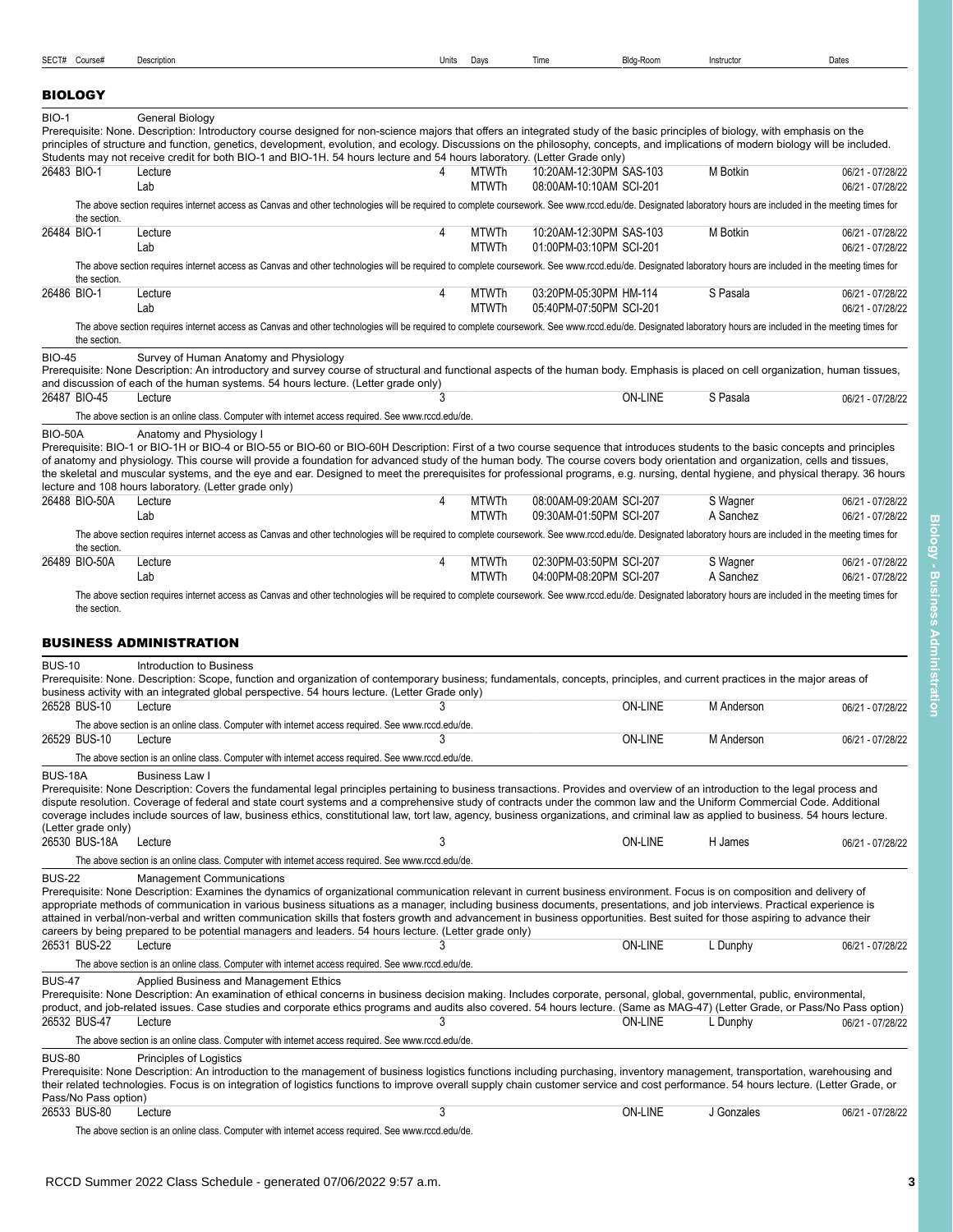# <span id="page-3-0"></span>**CHEMISTRY**

| CHE-2A       | Introductory Chemistry, I                                                                                                                                                                                   |       |                         |                         |            |                  |
|--------------|-------------------------------------------------------------------------------------------------------------------------------------------------------------------------------------------------------------|-------|-------------------------|-------------------------|------------|------------------|
|              | Prerequisite: MAT-52 Description: Introduction to the nature of chemicals, their properties, chemical bonding, reactions, and mixtures. Applications to health and environmental                            |       |                         |                         |            |                  |
|              | topics. Fulfills the needs of non-science majors. 54 hours lecture and 54 hours laboratory. (Letter Grade, or Pass/No Pass option.)                                                                         |       |                         |                         |            |                  |
| 26495 CHE-2A | Lecture                                                                                                                                                                                                     |       | MTWTh                   | 10:20AM-12:30PM HM-209  | E Odimegwu | 06/21 - 07/28/22 |
|              | Lab                                                                                                                                                                                                         | MTWTh | 08:00AM-10:10AM SCI-202 | 06/21 - 07/28/22        |            |                  |
| the section. | The above section requires internet access as Canvas and other technologies will be required to complete coursework. See www.rccd.edu/de. Designated laboratory hours are included in the meeting times for |       |                         |                         |            |                  |
| 26496 CHE-2A | Lecture                                                                                                                                                                                                     | 4     | MTWTh                   | 10:20AM-12:30PM HM-209  | E Odimegwu | 06/21 - 07/28/22 |
|              | Lab                                                                                                                                                                                                         |       | <b>MTWTh</b>            | 01:00PM-03:10PM SCI-202 |            | 06/21 - 07/28/22 |
| the section. | The above section requires internet access as Canvas and other technologies will be required to complete coursework. See www.rccd.edu/de. Designated laboratory hours are included in the meeting times for |       |                         |                         |            |                  |

#### <span id="page-3-1"></span>COMMUNICATION STUDIES

| COM-1 | <b>Public Speaking</b> |
|-------|------------------------|

|                          | Public Speaking<br>Prerequisite: None Description: Prepares students to compose (develop outlines and research) and present a minimum of four speeches, including informative and persuasive |   |           |                        |                |                |                                      |
|--------------------------|----------------------------------------------------------------------------------------------------------------------------------------------------------------------------------------------|---|-----------|------------------------|----------------|----------------|--------------------------------------|
|                          | presentations in front of a live audience. Emphasis will include: different purposes of speaking, types of speeches and organizational patterns, topic choice and audience                   |   |           |                        |                |                |                                      |
|                          | adaptation, rhetorical principles, development and support of sound reasoning and argument, theories of persuasion, application of ethics in public speaking, listening skills, and          |   |           |                        |                |                |                                      |
| 26456 COM-1              | theory and principles of effective delivery. Students will speak formally for a minimum of 20 total semester minutes. 54 hours lecture. (Letter Grade, or Pass/No Pass option.)<br>Lecture   |   |           |                        | <b>ON-LINE</b> | T Martinez     | 06/21 - 07/28/22                     |
|                          |                                                                                                                                                                                              |   |           |                        |                |                |                                      |
| 26457 COM-1              | The above section is an online class. Computer with Internet access required. See www.rccd.edu/de.<br>Lecture                                                                                |   |           |                        | <b>ON-LINE</b> | L Tat          | 06/21 - 07/28/22                     |
|                          |                                                                                                                                                                                              |   |           |                        |                |                |                                      |
| 26458 COM-1              | The above section is an online class. Computer with Internet access required. See www.rccd.edu/de.<br>Lecture                                                                                |   | TTh       | 08:00AM-10:10AM HM-210 |                | M Moreno       | 06/21 - 07/28/22                     |
|                          |                                                                                                                                                                                              |   |           |                        | <b>ON-LINE</b> |                | 06/21 - 07/28/22                     |
|                          |                                                                                                                                                                                              |   |           |                        |                |                |                                      |
| 26459 COM-1              | The above section is a hybrid class. Computer with Internet access required. See www.rccd.edu/de.<br>Lecture                                                                                 | 3 | MW        | 10:20AM-12:30PM HM-210 |                | R King Johnson | 06/22 - 07/27/22                     |
|                          |                                                                                                                                                                                              |   |           |                        | <b>ON-LINE</b> |                | 06/22 - 07/27/22                     |
|                          | The above section is a hybrid class. Computer with Internet access required. See www.rccd.edu/de. Please note the start and end dates.                                                       |   |           |                        |                |                |                                      |
| 26460 COM-1              | Lecture                                                                                                                                                                                      | 3 | TTh       | 01:00PM-03:10PM HM-210 |                | T Martinez     | 06/21 - 07/28/22                     |
|                          |                                                                                                                                                                                              |   |           |                        | <b>ON-LINE</b> |                | 06/21 - 07/28/22                     |
|                          | The above section is a hybrid class. Computer with Internet access required. See www.rccd.edu/de.                                                                                            |   |           |                        |                |                |                                      |
| 26683 COM-1              | Lecture                                                                                                                                                                                      |   |           |                        | <b>ON-LINE</b> | L Tat          | 06/21 - 07/28/22                     |
|                          | The above section is an online class. Computer with Internet access required. See www.rccd.edu/de.                                                                                           |   |           |                        |                |                |                                      |
| COM-9                    | Interpersonal Communication                                                                                                                                                                  |   |           |                        |                |                |                                      |
|                          |                                                                                                                                                                                              |   |           |                        |                |                |                                      |
|                          | Prerequisite: None Description: Analyzes the dynamics of the two-person communication process in relationships. Students study values, communication models, listening, verbal               |   |           |                        |                |                |                                      |
|                          | and nonverbal communication, perception, self-concept, self-disclosure, management of emotions, relationship theories and conflict management. 54 hours lecture. (Letter Grade,              |   |           |                        |                |                |                                      |
| or Pass/No Pass option.) |                                                                                                                                                                                              |   |           |                        |                |                |                                      |
| 26462 COM-9              | Lecture                                                                                                                                                                                      | 3 |           |                        | <b>ON-LINE</b> | C Patterson    | 06/21 - 07/28/22                     |
|                          | The above section is an online class. Computer with Internet access required. See www.rccd.edu/de.                                                                                           |   |           |                        |                |                |                                      |
| 26463 COM-9              | Lecture                                                                                                                                                                                      |   |           |                        | <b>ON-LINE</b> | C Patterson    | 06/21 - 07/28/22                     |
|                          | The above section is an online class. Computer with Internet access required. See www.rccd.edu/de.                                                                                           |   |           |                        |                |                |                                      |
| 26464 COM-9              | Lecture                                                                                                                                                                                      |   |           |                        | <b>ON-LINE</b> | C Patterson    | 06/21 - 07/28/22                     |
|                          | The above section is an online class. Computer with Internet access required. See www.rccd.edu/de.                                                                                           |   |           |                        |                |                |                                      |
| 26465 COM-9              | Lecture                                                                                                                                                                                      | 3 | <b>MW</b> | 08:00AM-10:10AM HM-210 |                | M Moreno       | 06/22 - 07/27/22                     |
|                          |                                                                                                                                                                                              |   |           |                        | <b>ON-LINE</b> |                | 06/22 - 07/27/22                     |
|                          | The above section is a hybrid class. Computer with Internet access required. See www.rccd.edu/de. Please note the start and end dates.                                                       |   |           |                        |                |                |                                      |
| 26466 COM-9              | Lecture                                                                                                                                                                                      | 3 | TTh       | 10:20AM-12:30PM HM-210 |                | T Martinez     | 06/21 - 07/28/22                     |
|                          |                                                                                                                                                                                              |   |           |                        | <b>ON-LINE</b> |                | 06/21 - 07/28/22                     |
|                          | The above section is a hybrid class. Computer with Internet access required. See www.rccd.edu/de.                                                                                            |   |           |                        |                |                |                                      |
| 26467 COM-9              | Lecture                                                                                                                                                                                      | 3 | MW        | 01:00PM-03:10PM HM-210 | <b>ON-LINE</b> | R King Johnson | 06/22 - 07/27/22<br>06/22 - 07/27/22 |

The above section is a hybrid class. Computer with Internet access required. See www.rccd.edu/de. Please note the start and end dates.

# <span id="page-3-2"></span>COMPUTER INFORMATION SYSTEMS

| CIS-1A       | Introduction to Computer Information Systems                                                                                                                                    |       |                        |         |                  |
|--------------|---------------------------------------------------------------------------------------------------------------------------------------------------------------------------------|-------|------------------------|---------|------------------|
|              | Prerequisite: None. Description: Examination of information systems and their role in business. Focus on information systems, database management systems, networking,          |       |                        |         |                  |
|              | e-commerce, ethics and security, computer systems hardware and software components. Application of these concepts and methods through hands-on projects developing              |       |                        |         |                  |
|              | computer-based solutions to business problems. Utilizing a systems approach students will use databases, spreadsheets, word processors, presentation graphics, and the Internet |       |                        |         |                  |
|              | to solve business problems and communicate solutions. 54 hours lecture and 18 hours laboratory. (TBA option) (Letter grade only)                                                |       |                        |         |                  |
| 26540 CIS-1A | Lecture                                                                                                                                                                         | MTWTh | 01:00PM-03:10PM HM-319 | D Brown | 06/21 - 07/28/22 |
|              | Lab                                                                                                                                                                             |       | ON-LINE                |         | 06/21 - 07/28/22 |
|              | The above section is a hybrid class. Computer with internet access required. See www.rccd.edu/de. Designated laboratory hours are included in the meeting times for this class. |       |                        |         |                  |
| 26541 CIS-1A | Lecture                                                                                                                                                                         |       | ON-LINE                | R Lova  | 06/21 - 07/28/22 |
|              | Lab                                                                                                                                                                             |       | ON-LINE                |         | 06/21 - 07/28/22 |

The above section is an online class. Computer with internet access required. See www.rccd.edu/de. All hours, including the 18-hour laboratory requirement, are completed online.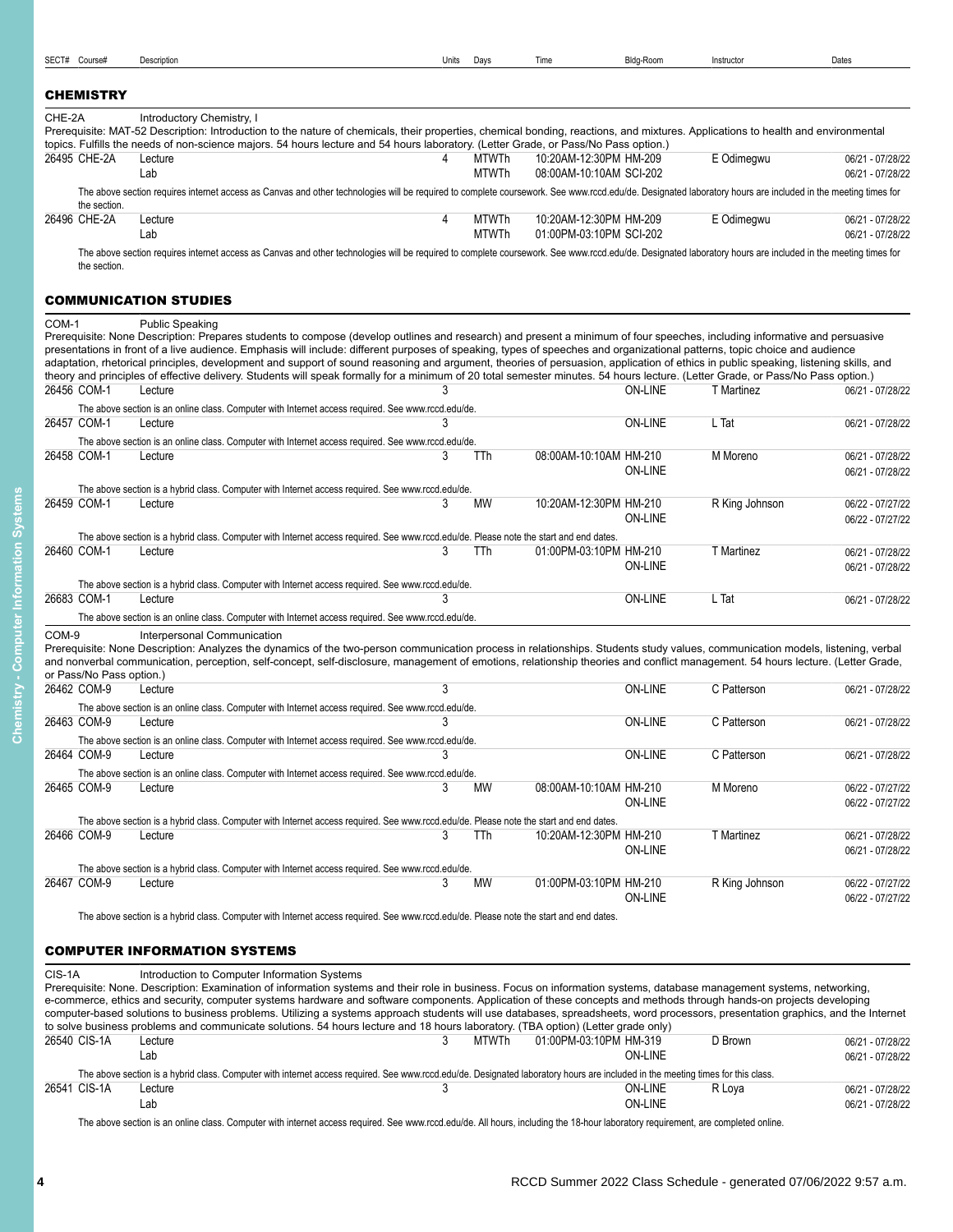| SECT# Course#                               | Description                                                                                                                                                                                                                                                                                                                                                                                                                                                                                                                                                                                                                                                                                                                                                                                                                                                                                                                                                                                                                                                                                                                                                                                                                                                                                                                          | Units | Days         | Time                    | Bldg-Room                        | Instructor | Dates                                |
|---------------------------------------------|--------------------------------------------------------------------------------------------------------------------------------------------------------------------------------------------------------------------------------------------------------------------------------------------------------------------------------------------------------------------------------------------------------------------------------------------------------------------------------------------------------------------------------------------------------------------------------------------------------------------------------------------------------------------------------------------------------------------------------------------------------------------------------------------------------------------------------------------------------------------------------------------------------------------------------------------------------------------------------------------------------------------------------------------------------------------------------------------------------------------------------------------------------------------------------------------------------------------------------------------------------------------------------------------------------------------------------------|-------|--------------|-------------------------|----------------------------------|------------|--------------------------------------|
| $CIS-5$                                     | Programming Concepts and Methodology I: C++<br>Prerequisite: None Advisory: CIS-1A Description: Introduction to the discipline of computer science incorporating problem definitions, algorithm development, and structured<br>programming logic for business, scientific and mathematical applications. The C++ language will be used for programming problems. 54 hours lecture and 54 hours laboratory.                                                                                                                                                                                                                                                                                                                                                                                                                                                                                                                                                                                                                                                                                                                                                                                                                                                                                                                           |       |              |                         |                                  |            |                                      |
|                                             | (Same as CSC-5) (Letter Grade only)                                                                                                                                                                                                                                                                                                                                                                                                                                                                                                                                                                                                                                                                                                                                                                                                                                                                                                                                                                                                                                                                                                                                                                                                                                                                                                  |       |              |                         |                                  |            |                                      |
| 26543 CIS-5                                 | Lecture<br>Lab                                                                                                                                                                                                                                                                                                                                                                                                                                                                                                                                                                                                                                                                                                                                                                                                                                                                                                                                                                                                                                                                                                                                                                                                                                                                                                                       | 4     | <b>MTWTh</b> | 05:00PM-07:10PM HM-309  | <b>ON-LINE</b>                   | T Langston | 06/21 - 07/28/22<br>06/21 - 07/28/22 |
|                                             | The above section is a hybrid class and has an 18-hour laboratory requirement to be completed online. Computer with internet access required. See www.rccd.edu/de.                                                                                                                                                                                                                                                                                                                                                                                                                                                                                                                                                                                                                                                                                                                                                                                                                                                                                                                                                                                                                                                                                                                                                                   |       |              |                         |                                  |            |                                      |
| <b>CIS-17A</b>                              | Programming Concepts and Methodology Ii: C++<br>Prerequisite: CIS/CSC-5 Description: The application of software engineering techniques to the design and development of large programs; data abstraction, structures, and<br>associated algorithms. A comprehensive study of the syntax and semantics of the C++ language and the methodology of Object-Oriented program development. 54 hours lecture<br>and 18 hours laboratory. (CSC-17A) (TBA option) (Letter grade only)                                                                                                                                                                                                                                                                                                                                                                                                                                                                                                                                                                                                                                                                                                                                                                                                                                                       |       |              |                         |                                  |            |                                      |
| 26538 CIS-17A                               | Lecture<br>Lab                                                                                                                                                                                                                                                                                                                                                                                                                                                                                                                                                                                                                                                                                                                                                                                                                                                                                                                                                                                                                                                                                                                                                                                                                                                                                                                       | 3     |              |                         | <b>ON-LINE</b><br><b>ON-LINE</b> | T Langston | 06/21 - 07/28/22<br>06/21 - 07/28/22 |
|                                             | The above section is an online class. Computer with internet access required. See www.rccd.edu/de. All hours, including the 18-hour laboratory requirement, are completed online.                                                                                                                                                                                                                                                                                                                                                                                                                                                                                                                                                                                                                                                                                                                                                                                                                                                                                                                                                                                                                                                                                                                                                    |       |              |                         |                                  |            |                                      |
| <b>CIS-18A</b>                              | Java Programming: Objects<br>Prerequisite: None Advisory: CIS/CSC-5 Description: An introduction to Java programming for students already experienced in the fundamentals of programming. An emphasis will<br>be placed upon object- oriented programming. Other topics include graphical interface design and typical swing GUI components. 54 hours lecture and 18 hours laboratory. (Same<br>as CSC-18A) (TBA option) (Letter Grade, or Pass/No Pass option.)                                                                                                                                                                                                                                                                                                                                                                                                                                                                                                                                                                                                                                                                                                                                                                                                                                                                     |       |              |                         |                                  |            |                                      |
| 26539 CIS-18A                               | Lecture<br>Lab                                                                                                                                                                                                                                                                                                                                                                                                                                                                                                                                                                                                                                                                                                                                                                                                                                                                                                                                                                                                                                                                                                                                                                                                                                                                                                                       | 3     |              |                         | ON-LINE<br><b>ON-LINE</b>        | K Nguyen   | 06/21 - 07/28/22<br>06/21 - 07/28/22 |
|                                             | The above section is an online class. Computer with internet access required. See www.rccd.edu/de. All hours, including the 18-hour laboratory requirement, are completed online.                                                                                                                                                                                                                                                                                                                                                                                                                                                                                                                                                                                                                                                                                                                                                                                                                                                                                                                                                                                                                                                                                                                                                    |       |              |                         |                                  |            |                                      |
| (Letter grade only)                         | Prerequisite: None Advisory: CIS-1A, CIS-5 Description: Combined features of Python are suitable for program development. Practical applications of Python may be found in the<br>prominent fields of many different sciences field. Introduces the beginner or curious programmer to Python and basic programming concepts through a series of practical hands-on<br>exercises following concept lecture and discussions. Provides an overview of the history and use of Python in scripting, web and software development and security. Emphasizes<br>principles of software development, style, and testing. Focuses on programming and problem solving using Python programming language. 48 hours lecture and 27 hours lab.                                                                                                                                                                                                                                                                                                                                                                                                                                                                                                                                                                                                     |       |              |                         |                                  |            |                                      |
| 26542 CIS-30A                               | Lecture<br>Lab                                                                                                                                                                                                                                                                                                                                                                                                                                                                                                                                                                                                                                                                                                                                                                                                                                                                                                                                                                                                                                                                                                                                                                                                                                                                                                                       | 3     |              |                         | <b>ON-LINE</b><br><b>ON-LINE</b> | K Nguyen   | 06/21 - 07/28/22<br>06/21 - 07/28/22 |
|                                             | The above section is an online class. Computer with internet access required. See www.rccd.edu/de. All hours, including the 18-hour laboratory requirement, are completed online.                                                                                                                                                                                                                                                                                                                                                                                                                                                                                                                                                                                                                                                                                                                                                                                                                                                                                                                                                                                                                                                                                                                                                    |       |              |                         |                                  |            |                                      |
| 26670 CIS-40B                               | Prerequisite: CIS-40A Description: This course describes the architecture, components, and operations of routers and switches in a network. Students learn how to configure<br>routing and a switching for basic and secure functionality. By the end of this course students will be able to configure, secure, and troubleshoot routers and switches and resolve<br>common issues with routing protocols, virtual LANs, and inter-VLAN routing in both IPv4 and IPv6 networks, analyze of specific vendor LAN's. connectivity issues, plan, design,<br>implement, test, and document of a network system with security measures. 48 hours lecture and 32 hours laboratory. (Letter Grade or Pass/No Pass)<br>Lecture                                                                                                                                                                                                                                                                                                                                                                                                                                                                                                                                                                                                               | 3     |              |                         | ON-LINE                          | K Anderson | 06/21 - 07/28/22                     |
|                                             | Lab                                                                                                                                                                                                                                                                                                                                                                                                                                                                                                                                                                                                                                                                                                                                                                                                                                                                                                                                                                                                                                                                                                                                                                                                                                                                                                                                  |       |              |                         | <b>ON-LINE</b>                   |            | 06/21 - 07/28/22                     |
|                                             | The above section is an online class. Computer with internet access required. See www.rccd.edu/de. All hours, including the 18-hour laboratory requirement, are completed online.                                                                                                                                                                                                                                                                                                                                                                                                                                                                                                                                                                                                                                                                                                                                                                                                                                                                                                                                                                                                                                                                                                                                                    |       |              |                         |                                  |            |                                      |
| <b>CIS-40C</b><br>26669 CIS-40C             | Installing, Configuring and Administering Microsoft Operating Systems<br>Prerequisite: CIS-1A Advisory: CIS-21 and CIS-25 and CIS-40A Description: Install and configure Windows desktops, server, mobile computers and devices that run on Windows<br>in a network environment. Addresses Windows application, tools, settings in network client and server systems. Course content follows the Microsoft Official Academic Course<br>curriculum and is intended to prepare students to take the Microsoft Client component of the Microsoft Certified IT Professional (MCITP), Microsoft Certified Solution Associates<br>(MCSA) and Microsoft Certified Technology Specialist (MCTS) certification exam. 48 hours lecture and 32 hours laboratory. (Letter Grade only)<br>Lecture<br>Lab                                                                                                                                                                                                                                                                                                                                                                                                                                                                                                                                          | 3     |              |                         | ON-LINE<br><b>ON-LINE</b>        | K Anderson | 06/21 - 07/28/22<br>06/21 - 07/28/22 |
|                                             | The above section is an online class. Computer with internet access required. See www.rccd.edu/de. All hours, including the 18-hour laboratory requirement, are completed online.                                                                                                                                                                                                                                                                                                                                                                                                                                                                                                                                                                                                                                                                                                                                                                                                                                                                                                                                                                                                                                                                                                                                                    |       |              |                         |                                  |            |                                      |
| CIS-61<br>26671 CIS-61                      | Introduction to Database Theory<br>Prerequisite: None Advisory: CIS-3 and CAT-30 or CAT-30A Description: An introduction to the core concepts in data and information management. It is centered around the core<br>skills of identifying organizational information requirements, modeling them using conceptual data modeling techniques, converting the conceptual data models into relational<br>data models and verifying its structural characteristics with normalization techniques, and implementing and utilizing a relational database using an industrial-strength database<br>management system. The course will also include coverage of basic database administration tasks and key concepts of data quality and data security. In addition to developing<br>database applications, the course helps the students understand how large-scale packaged systems are highly dependent on the use of Database Management Systems (DBMSs).<br>Building on the transactional database understanding, the course provides an introduction to data and information management technologies that provide decision support<br>capabilities under the broad business intelligence umbrella. 54 hours of lecture and 18 hours laboratory. (Same as CSC-61) (TBA Option) (Letter grade, or Pass/No Pass option).<br>Lecture<br>Lab | 3     |              |                         | ON-LINE<br>ON-LINE               | J Cuz      | 06/21 - 07/28/22<br>06/21 - 07/28/22 |
|                                             | The above section is an online class. Computer with internet access required. See www.rccd.edu/de. All hours, including the 18-hour laboratory requirement, are completed online.                                                                                                                                                                                                                                                                                                                                                                                                                                                                                                                                                                                                                                                                                                                                                                                                                                                                                                                                                                                                                                                                                                                                                    |       |              |                         |                                  |            |                                      |
| CIS-78A<br>(TBA option) (Letter grade only) | Introduction to Adobe Photoshop<br>Prerequisite: None Description: Introduction to Adobe Photoshop including mastery of digital image editing, selections, photo correction, image improvement, and vector drawing.<br>Additional instruction in these skills: type manipulation, special effects, color correction, and web page illustrations. 54 hours lecture and 18 hours laboratory. (Same as CAT-78A)                                                                                                                                                                                                                                                                                                                                                                                                                                                                                                                                                                                                                                                                                                                                                                                                                                                                                                                         |       |              |                         |                                  |            |                                      |
| 26544 CIS-78A                               | Lecture<br>Lab                                                                                                                                                                                                                                                                                                                                                                                                                                                                                                                                                                                                                                                                                                                                                                                                                                                                                                                                                                                                                                                                                                                                                                                                                                                                                                                       | 3     | <b>MTWTh</b> | 03:20PM-05:30PM SAS-214 | <b>ON-LINE</b>                   | A Thomas   | 06/21 - 07/28/22<br>06/21 - 07/28/22 |
|                                             | The above section is a hybrid class and has an 18-hour laboratory requirement to be completed online. Computer with internet access required. See www.rccd.edu/de.                                                                                                                                                                                                                                                                                                                                                                                                                                                                                                                                                                                                                                                                                                                                                                                                                                                                                                                                                                                                                                                                                                                                                                   |       |              |                         |                                  |            |                                      |

# <span id="page-4-0"></span>DENTAL HYGIENE

#### DEH-20B Clinical Dental Hygiene #2

Prerequisite: DEH-20A, DEH-21, DEH-22, DEH-23, DEH-24, DEH-25, DEH-26, DEH-27 and DEH-28 Limitation on Enrollment (e.g. Performance tryout or audition): Enrollment in the Dental Hygiene Program Description: This course is designed to meet the state and national accreditation requirements for an approved Dental Hygiene Program. The students are exposed to the continuation of clinical dental hygiene. Students apply knowledge, critical thinking and clinical skills acquired in previous completed dental hygiene courses. Emphasis is placed on periodontal maintenance and recall patients with gingivitis and early to moderate periodontal disease. 72 hours laboratory. (Pass/No Passo only)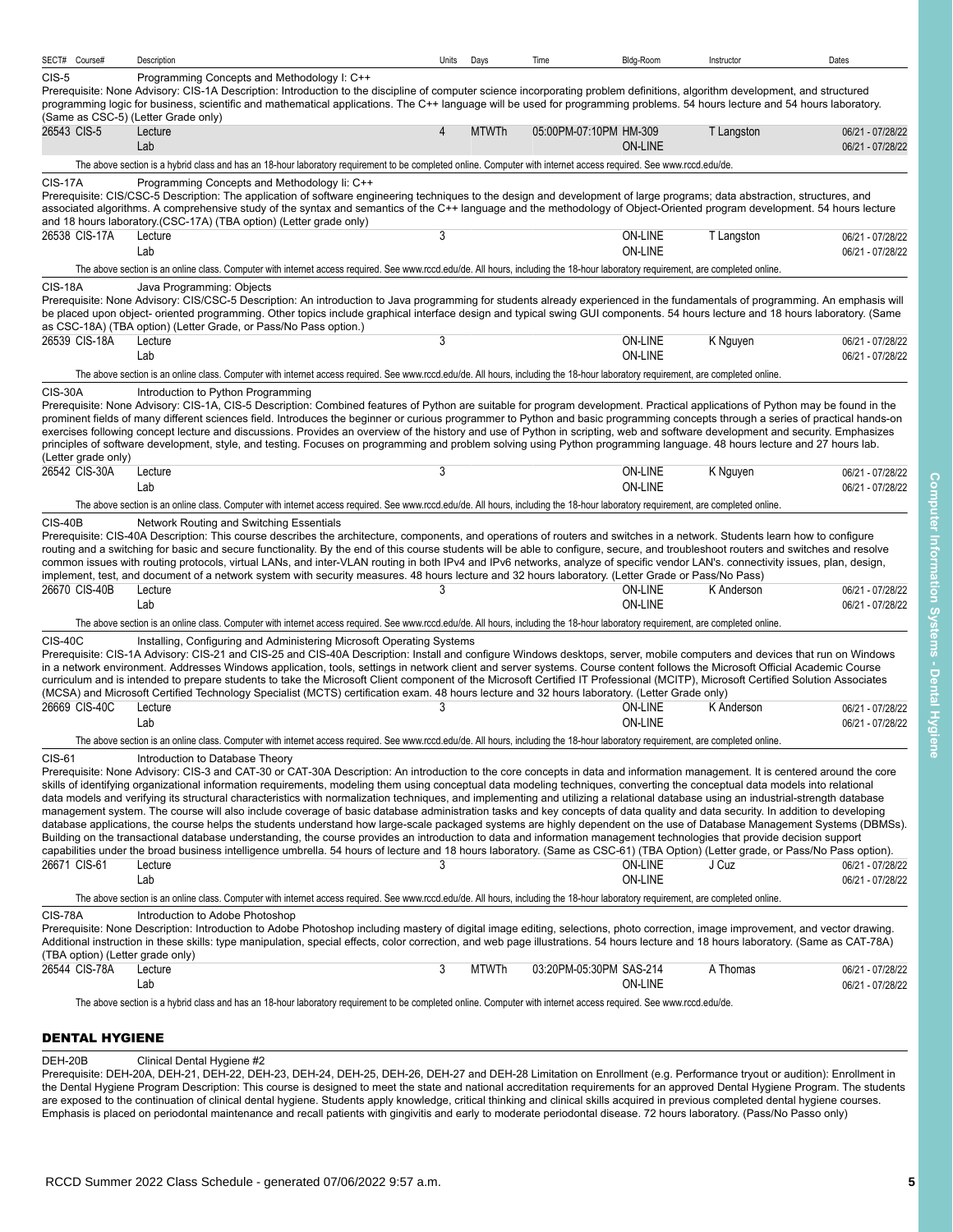| SECT# Course# | Description | Units | Davs | Time                     | Bldg-Room | Instructor    | Dates            |
|---------------|-------------|-------|------|--------------------------|-----------|---------------|------------------|
| 26548 DEH-20B | ∟ab         |       |      | 01:00PM-04:00PM DEC-AOPS |           | ר Van Holland | 06/21 - 07/28/22 |
|               | ∟ab         |       | ттh  | 09:00AM-12:00PM DEC-AOPS |           | ת Moon        | 06/21 - 07/28/22 |

The above section requires internet access as Canvas and other technologies will be required to complete coursework. See www.rccd.edu/de. Designated laboratory hours are included in the meeting times for the section.

# <span id="page-5-0"></span>EARLY CHILDHOOD EDUCATION

|                                                  | EARLT CHILDHOOD EDOCATION                                                                                                                                                                                                                                                                                                                                                                                                                                                                                                                                                                                                                                                                                                                                                                                                        |     |                          |                                                  |                |                          |                                      |
|--------------------------------------------------|----------------------------------------------------------------------------------------------------------------------------------------------------------------------------------------------------------------------------------------------------------------------------------------------------------------------------------------------------------------------------------------------------------------------------------------------------------------------------------------------------------------------------------------------------------------------------------------------------------------------------------------------------------------------------------------------------------------------------------------------------------------------------------------------------------------------------------|-----|--------------------------|--------------------------------------------------|----------------|--------------------------|--------------------------------------|
| <b>EAR-20</b>                                    | Child Growth and Development<br>Prerequisite: None Description: This introductory course examines the major physical, psychosocial, and cognitive/language developmental milestones for children, both typical<br>and atypical, from conception through adolescence. Emphasis on interactions between maturational processes and environmental factors. While studying developmental theory<br>and investigative research methodologies, students will observe children, evaluate individual differences and analyze characteristics of development at various stages. Outside<br>observations required. 54 hours lecture. (Letter grade only)                                                                                                                                                                                   |     |                          |                                                  |                |                          |                                      |
| 26549 EAR-20                                     | Lecture                                                                                                                                                                                                                                                                                                                                                                                                                                                                                                                                                                                                                                                                                                                                                                                                                          |     |                          |                                                  | <b>ON-LINE</b> | R Reynolds               | 06/21 - 07/28/22                     |
|                                                  | The above section requires internet access as Canvas and other technologies will be required to complete coursework. See www.rccd.edu/de.                                                                                                                                                                                                                                                                                                                                                                                                                                                                                                                                                                                                                                                                                        |     |                          |                                                  |                |                          |                                      |
| <b>EAR-42</b>                                    | Child, Family, and Community<br>Prerequisite: None. Description: An examination of the developing child in a societal context focusing on child, family, and the community with an emphasis on historical and socio-<br>cultural factors. 54 hours lecture. (Letter grade only)                                                                                                                                                                                                                                                                                                                                                                                                                                                                                                                                                  |     |                          |                                                  |                |                          |                                      |
| 26646 EAR-42                                     | Lecture                                                                                                                                                                                                                                                                                                                                                                                                                                                                                                                                                                                                                                                                                                                                                                                                                          | 3   |                          |                                                  | ON-LINE        | S Johnson                | 06/21 - 07/28/22                     |
|                                                  | The above section is an online class. Computer with Internet access required. See www.rccd.edu/de.                                                                                                                                                                                                                                                                                                                                                                                                                                                                                                                                                                                                                                                                                                                               |     |                          |                                                  |                |                          |                                      |
| <b>ECONOMICS</b>                                 |                                                                                                                                                                                                                                                                                                                                                                                                                                                                                                                                                                                                                                                                                                                                                                                                                                  |     |                          |                                                  |                |                          |                                      |
| ECO-7                                            | Principles of Macroeconomics<br>Prerequisite: MAT-52 or qualifying placement level Advisory: MAT-35 Description: Economic theory and analysis as applied to the U.S. economy as a whole. Emphasizes<br>aggregative economics dealing with the macroeconomic concepts of national income and expenditure, aggregate supply and demand, fiscal policy, monetary policy, and economic<br>stabilization and growth. Students may not receive credit for both ECO-7 and ECO-7H. 54 hours lecture. (Letter grade only)                                                                                                                                                                                                                                                                                                                 |     |                          |                                                  |                |                          |                                      |
| 26567 ECO-7                                      | Lecture                                                                                                                                                                                                                                                                                                                                                                                                                                                                                                                                                                                                                                                                                                                                                                                                                          | 3   | TTh                      | 10:20AM-12:30PM PSC-3                            |                | T Cummings               | 06/21 - 07/28/22                     |
|                                                  |                                                                                                                                                                                                                                                                                                                                                                                                                                                                                                                                                                                                                                                                                                                                                                                                                                  |     |                          |                                                  | ON-LINE        |                          | 06/21 - 07/28/22                     |
|                                                  | The above section is a hybrid class. Computer with Internet access required. See www.rccd.edu/de.                                                                                                                                                                                                                                                                                                                                                                                                                                                                                                                                                                                                                                                                                                                                |     |                          |                                                  |                |                          |                                      |
| ECO-8                                            | Principles of Microeconomics<br>Prerequisite: MAT-52 or qualifying placement level Advisory: MAT-35 Description: Economic theory and analysis as applied to consumer and producer behavior in markets.<br>Emphasizes the allocation of resources and the distribution of income through the price mechanism, and deals with the microeconomic concepts of equilibrium in product and factor<br>markets, perfect and imperfect competition, government intervention in the private sector, and international trade and finance. 54 hours lecture. (Letter grade only)                                                                                                                                                                                                                                                             |     |                          |                                                  |                |                          |                                      |
| 26568 ECO-8                                      | Lecture                                                                                                                                                                                                                                                                                                                                                                                                                                                                                                                                                                                                                                                                                                                                                                                                                          |     |                          |                                                  | <b>ON-LINE</b> | T Morshed                | 06/21 - 07/28/22                     |
| 26636 ECO-8                                      | The above section is an online class. Computer with Internet access required. See www.rccd.edu/de.<br>Lecture                                                                                                                                                                                                                                                                                                                                                                                                                                                                                                                                                                                                                                                                                                                    |     |                          |                                                  | <b>ON-LINE</b> | T Cummings               | 06/21 - 07/28/22                     |
|                                                  | The above section is an online class. Computer with Internet access required. See www.rccd.edu/de.                                                                                                                                                                                                                                                                                                                                                                                                                                                                                                                                                                                                                                                                                                                               |     |                          |                                                  |                |                          |                                      |
|                                                  |                                                                                                                                                                                                                                                                                                                                                                                                                                                                                                                                                                                                                                                                                                                                                                                                                                  |     |                          |                                                  |                |                          |                                      |
|                                                  | <b>EMERGENCY MEDICAL SERVICES</b>                                                                                                                                                                                                                                                                                                                                                                                                                                                                                                                                                                                                                                                                                                                                                                                                |     |                          |                                                  |                |                          |                                      |
| <b>EMS-50</b>                                    | <b>Emergency Medical Technician</b><br>Prerequisite: None Limitation on enrollment: American Heart Association CPR Certification, Healthcare Provider level, current throughout the length of the program. Must be 18<br>years of age. Student must purchase a uniform and complete a background check and healthcare screening prior to the start of the program. Corequisite: EMS-51 Description: An<br>entry-level course into the Emergency Medical Services career field that follows the current Department of Transportation (DOT) curriculum. Satisfactory completion of this course<br>(when taken concurrently with EMS 51) prepares this student as an Emergency Medical Technician (EMT) for work in the pre-hospital emergency medical environment. 99 hours<br>lecture and 81 hours laboratory. (Leter grade only) |     |                          |                                                  |                |                          |                                      |
| 26652 EMS-50                                     | Lecture<br>Lab                                                                                                                                                                                                                                                                                                                                                                                                                                                                                                                                                                                                                                                                                                                                                                                                                   | 7   | <b>MTW</b><br><b>MTW</b> | 06:45AM-12:35PM BCTC-L<br>01:30PM-06:20PM BCTC-K |                | C Nollette<br>R Fontaine | 06/21 - 07/27/22<br>06/21 - 07/27/22 |
|                                                  | The above section is a web-enhanced class that meets at Ben Clark Training Center at 16888 Bundy Avenue, Riverside, CA 92518, and requires concurrent enrollment in EMS-51-26653. Internet access is<br>required. This is a specialized program, and students enrolling in EMS-50 and EMS-51 must also attend EMT Orientation online. Please visit www.mvc.edu/ems for more information.                                                                                                                                                                                                                                                                                                                                                                                                                                         |     |                          |                                                  |                |                          |                                      |
| <b>EMS-51</b><br>laboratory. (Letter grade only) | Emergency Medical Services-Basic Clinical/Field<br>Prerequisite: None Limitation on enrollment: American Heart Association CPR Certification (Healthcare Provider level) current throughout the length of the program. Must be 18<br>years of age. Student must purchase a uniform and complete a background check and healthcare screening prior to the start of the program Corequisite: EMS-50 Description:<br>Provides supervised clinical practice in a wide variety of patient care activities in the care of the sick and injured. This course meets all state and national guidelines. 81 hours                                                                                                                                                                                                                          |     |                          |                                                  |                |                          |                                      |
| 26653 EMS-51                                     | Lab                                                                                                                                                                                                                                                                                                                                                                                                                                                                                                                                                                                                                                                                                                                                                                                                                              | 1.5 |                          |                                                  | <b>FLD-EMS</b> | C Nollette               | 06/21 - 07/29/22                     |
|                                                  | The above section requires concurrent enrollment in EMS-50-26652. This is a specialized program, and students enrolling in EMS-50 and EMS-51 must also attend EMT Orientation online. Please visit<br>www.mvc.edu/ems for more information.                                                                                                                                                                                                                                                                                                                                                                                                                                                                                                                                                                                      |     |                          |                                                  |                |                          |                                      |
| <b>EMS-59</b>                                    | Paramedic Preparation<br>Prerequisite: None Description: An overview of paramedic-level assessment skills combined with appropriate paramedic-level anatomy, physiology, and treatment relevant to the<br>disease processes studied. 27 hours laboratory. (Pass/No Pass Option)                                                                                                                                                                                                                                                                                                                                                                                                                                                                                                                                                  |     |                          |                                                  |                |                          |                                      |
| 26654 EMS-59                                     | Lab                                                                                                                                                                                                                                                                                                                                                                                                                                                                                                                                                                                                                                                                                                                                                                                                                              | 0.5 | MTW                      | 08:00AM-06:00PM BCTC-H                           |                | R Fontaine               | 07/18 - 07/20/22                     |
|                                                  | The above section is a web-enhanced class that meets at the Ben Clark Training Center located at 16888 Bundy Avenue in Riverside and has a one-hour lunch period on Mondays, Tuesdays, and Wednesdays.<br>Internet access is required.                                                                                                                                                                                                                                                                                                                                                                                                                                                                                                                                                                                           |     |                          |                                                  |                |                          |                                      |
| <b>EMS-90</b>                                    | Assessment Based Management<br>Prerequisite: EMS-80 and EMS-81 and EMS-82 and EMS-83 Limitation on enrollment: Acceptance into the paramedic program and students are required to have the following<br>cards: American Heart Association (AHA) CPR AHA Advanced Cardiac Life Support card, AHA Pediatric Advanced Life Support card, Geriatric Emergency Medical Services<br>card, and Pre Hospital Advanced Life Support card Corequisite: EMS-91 Description: Prepares paramedic students to assess and make clinical and field judgments regarding the<br>treatment of the ill or injured patient; Refines existing knowledge and skills. 36 hours lecture and 54 hours laboratory. (Letter grade only)                                                                                                                      |     |                          |                                                  |                |                          |                                      |
| 26655 EMS-90                                     | Lecture                                                                                                                                                                                                                                                                                                                                                                                                                                                                                                                                                                                                                                                                                                                                                                                                                          | 3   |                          |                                                  | <b>ON-LINE</b> | R Fontaine               | 06/21 - 07/29/22                     |
|                                                  | Lab                                                                                                                                                                                                                                                                                                                                                                                                                                                                                                                                                                                                                                                                                                                                                                                                                              |     | Th                       | 07:30AM-05:00PM BCTC-K                           |                |                          | 06/21 - 07/29/22                     |
|                                                  | The above section is a web-enhanced class that meets at the Ben Clark Training Center located at 16888 Bundy Avenue in Riverside and has a one-hour lunch period on Thursdays. Internet access is required.                                                                                                                                                                                                                                                                                                                                                                                                                                                                                                                                                                                                                      |     |                          |                                                  |                |                          |                                      |

<span id="page-5-2"></span>**Dental Hygiene - Emergency Medical Services**

<span id="page-5-1"></span>Dental Hygiene - Emergency Medical Services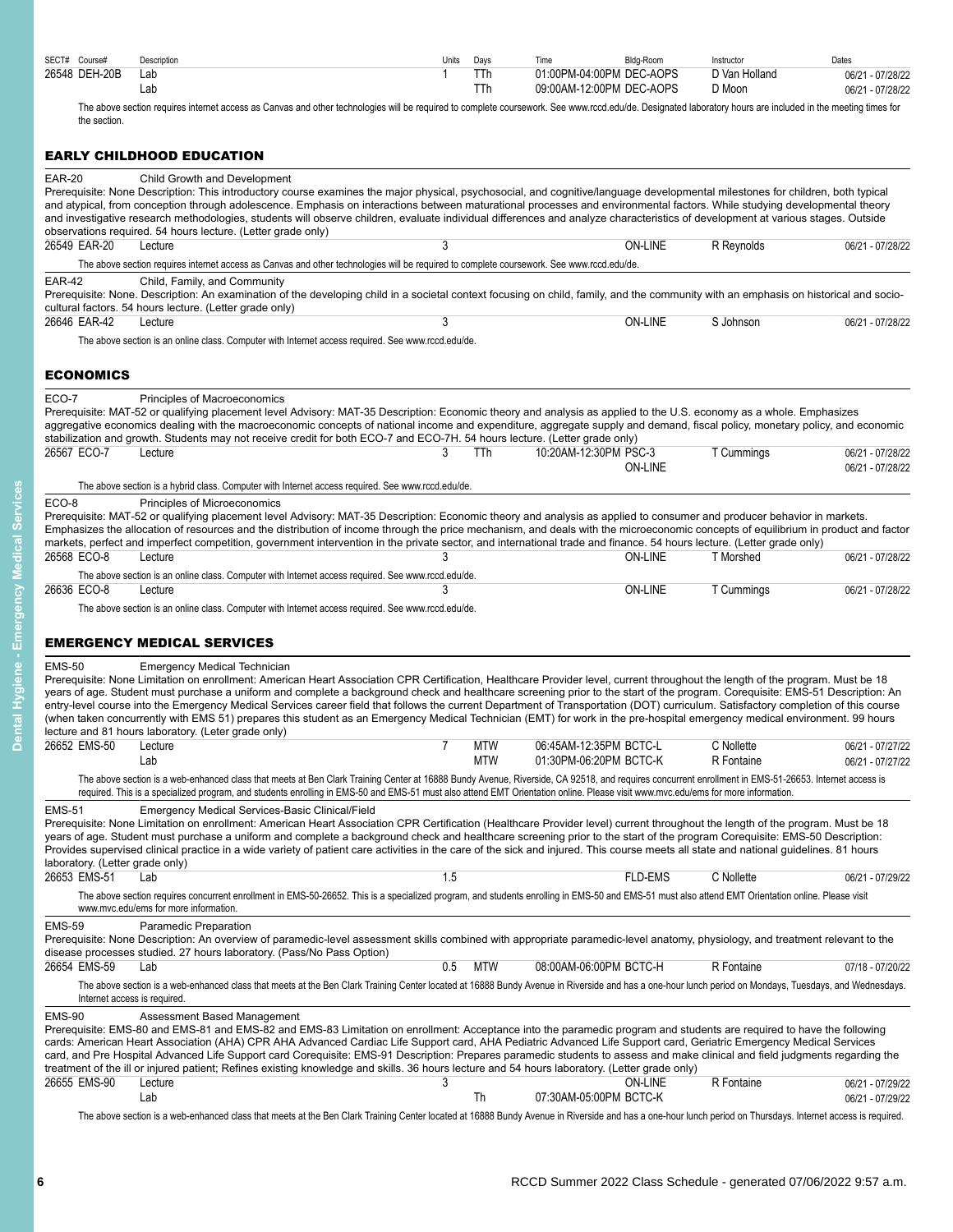<span id="page-6-0"></span>

|               | SECT# Course#  | Description                                                                                                                                                                                                                                                                                                                                                                                                             | Units | Days                | Time                                               | Bldg-Room                 | Instructor        | Dates                                |
|---------------|----------------|-------------------------------------------------------------------------------------------------------------------------------------------------------------------------------------------------------------------------------------------------------------------------------------------------------------------------------------------------------------------------------------------------------------------------|-------|---------------------|----------------------------------------------------|---------------------------|-------------------|--------------------------------------|
| <b>EMS-91</b> |                | Paramedic Field Internship                                                                                                                                                                                                                                                                                                                                                                                              |       |                     |                                                    |                           |                   |                                      |
|               |                | Prerequisite: EMS-80 and EMS-81 and EMS-82 and EMS-83 Limitation on enrollment: Acceptance into the Paramedic program Corequisite: EMS-90 Description: Capstone course<br>of the Paramedic Program; Field training under the supervision of an approved preceptor to develop skills needed for certification as a Paramedic, including medical histories;                                                               |       |                     |                                                    |                           |                   |                                      |
|               |                | physical examinations, patient management and supportive care of the sick injured in a field setting. 540 hours of laboratory. (Letter grade only)                                                                                                                                                                                                                                                                      |       |                     |                                                    |                           |                   |                                      |
|               | 26656 EMS-91   | Lab                                                                                                                                                                                                                                                                                                                                                                                                                     | 10    |                     |                                                    | <b>FLD-EMS</b>            | R Fontaine        | 06/11 - 12/17/22                     |
|               |                | The above section has a 540-hour laboratory requirement to be arranged within the field. Your instructor will have details on the first day of class. Please note the start and end dates.                                                                                                                                                                                                                              |       |                     |                                                    |                           |                   |                                      |
|               | <b>ENGLISH</b> |                                                                                                                                                                                                                                                                                                                                                                                                                         |       |                     |                                                    |                           |                   |                                      |
|               |                |                                                                                                                                                                                                                                                                                                                                                                                                                         |       |                     |                                                    |                           |                   |                                      |
| ENG-1A        |                | <b>English Composition</b><br>Prerequisite: ESL-50 or ENG-50 or ENG-80 or qualifying placement Description: Emphasizes skills in critical reading, and writing, including research. Integrated reading and writing                                                                                                                                                                                                      |       |                     |                                                    |                           |                   |                                      |
|               |                | assignments respond to various rhetorical situations. Students will produce a minimum of 7500 words of assessed writing. Classroom instruction integrates writing lab activities.                                                                                                                                                                                                                                       |       |                     |                                                    |                           |                   |                                      |
|               | 26468 ENG-1A   | Students may not receive credit for both ENG-1A and ENG-1AH. 72 hours lecture and 18 hours laboratory. (TBA option) (Letter grade only)<br>Lecture                                                                                                                                                                                                                                                                      | Δ     |                     |                                                    | ON-LINE                   | M Schwartz        | 06/21 - 07/28/22                     |
|               |                | Lab                                                                                                                                                                                                                                                                                                                                                                                                                     |       |                     |                                                    | <b>ON-LINE</b>            |                   | 06/21 - 07/28/22                     |
|               |                | The above section is an online class. Computer with Internet access required. See www.rccd.edu/de. All hours, including the 18-hour laboratory requirement, are completed online.                                                                                                                                                                                                                                       |       |                     |                                                    |                           |                   |                                      |
|               | 26469 ENG-1A   | Lecture                                                                                                                                                                                                                                                                                                                                                                                                                 | 4     |                     |                                                    | <b>ON-LINE</b>            | E Williams        | 06/21 - 07/28/22                     |
|               |                | Lab                                                                                                                                                                                                                                                                                                                                                                                                                     |       |                     |                                                    | <b>ON-LINE</b>            |                   | 06/21 - 07/28/22                     |
|               | 26470 ENG-1A   | The above section is an online class. Computer with Internet access required. See www.rccd.edu/de. All hours, including the 18-hour laboratory requirement, are completed online.<br>Lecture                                                                                                                                                                                                                            | 4     | TTh                 | 09:00AM-11:50AM HM-320                             |                           | E Williams        |                                      |
|               |                | Lab                                                                                                                                                                                                                                                                                                                                                                                                                     |       |                     |                                                    | <b>ON-LINE</b>            |                   | 06/21 - 07/28/22<br>06/21 - 07/28/22 |
|               |                | The above section is a hybrid class and has an 18-hour laboratory requirement to be completed online. Computer with Internet access required. See www.rccd.edu/de. The bove section is intended for students                                                                                                                                                                                                            |       |                     |                                                    |                           |                   |                                      |
|               |                | in the First Year Experience Program. Please contact First Year Experience staff at 951-571-6334 or email fye@mvc.edu for additional information.                                                                                                                                                                                                                                                                       |       |                     |                                                    |                           |                   |                                      |
|               | 26471 ENG-1A   | Lecture<br>Lab                                                                                                                                                                                                                                                                                                                                                                                                          | 4     |                     |                                                    | ON-LINE<br><b>ON-LINE</b> | M Schwartz        | 06/21 - 07/28/22                     |
|               |                | The above section is an online class. Computer with Internet access required. See www.rccd.edu/de. All hours, including the 18-hour laboratory requirement, are completed online. The above section is intended                                                                                                                                                                                                         |       |                     |                                                    |                           |                   | 06/21 - 07/28/22                     |
|               |                | for students in the First Year Experience Program. Please contact First Year Experience staff at 951-571-6334 or email fye@mvc.edu for additional information.                                                                                                                                                                                                                                                          |       |                     |                                                    |                           |                   |                                      |
|               | 26472 ENG-1A   | Lecture                                                                                                                                                                                                                                                                                                                                                                                                                 | 4     | TTh                 | 01:00PM-03:50PM SAS-207                            |                           | K Smith           | 06/21 - 07/28/22                     |
|               |                | Lab                                                                                                                                                                                                                                                                                                                                                                                                                     |       |                     |                                                    | <b>ON-LINE</b>            |                   | 06/21 - 07/28/22                     |
|               | 26473 ENG-1A   | The above section is a hybrid class and has an 18-hour laboratory requirement to be completed online. Computer with Internet access required. See www.rccd.edu/de.                                                                                                                                                                                                                                                      | 4     | <b>TWTh</b>         | 08:00AM-11:50AM SAS-203                            |                           | S St. Claire      | 06/21 - 07/28/22                     |
|               |                | Lecture<br>Lab                                                                                                                                                                                                                                                                                                                                                                                                          |       | <b>TWTh</b>         | 12:00PM-12:50PM SAS-203                            |                           |                   | 06/21 - 07/28/22                     |
|               |                | Designated laboratory hours are included in the meeting times for the above section. The bove section is intended for students in the First Year Experience Program. Please contact First Year Experience staff at                                                                                                                                                                                                      |       |                     |                                                    |                           |                   |                                      |
|               |                | 951-571-6334 or email fye@mvc.edu for additional information.                                                                                                                                                                                                                                                                                                                                                           |       |                     |                                                    |                           |                   |                                      |
|               | 26474 ENG-1A   | Lecture                                                                                                                                                                                                                                                                                                                                                                                                                 | 4     | TWTh<br><b>TWTh</b> | 01:00PM-04:50PM SAS-203<br>05:00PM-05:50PM SAS-203 |                           | A Guevara         | 06/21 - 07/28/22                     |
|               |                | Lab<br>The above section requires Internet access as Canvas and other technologies will be required to complete coursework. See www.rccd.edu/de. Designated laboratory hours are included in the meeting times for                                                                                                                                                                                                      |       |                     |                                                    |                           |                   | 06/21 - 07/28/22                     |
|               | the section.   |                                                                                                                                                                                                                                                                                                                                                                                                                         |       |                     |                                                    |                           |                   |                                      |
|               | 26673 ENG-1A   | Lecture                                                                                                                                                                                                                                                                                                                                                                                                                 | 4     | TWTh                | 08:00AM-11:50AM PSC-7                              |                           | S Henry           | 06/21 - 07/28/22                     |
|               |                | Lab                                                                                                                                                                                                                                                                                                                                                                                                                     |       | <b>TWTh</b>         | 12:00PM-12:50PM PSC-7                              |                           |                   | 06/21 - 07/28/22                     |
|               |                | The above section requires Internet access as Canvas and other technologies will be required to complete coursework. See www.rccd.edu/de. Designated laboratory hours are included in the meeting times for<br>the section. The bove section is intended for students in the First Year Experience Program. Please contact First Year Experience staff at 951-571-6334 or email fye@mvc.edu for additional information. |       |                     |                                                    |                           |                   |                                      |
|               | 26681 ENG-1A   | Lecture                                                                                                                                                                                                                                                                                                                                                                                                                 |       |                     |                                                    | ON-LINE                   | P Flory-Sanchez   | 06/21 - 07/28/22                     |
|               |                | Lab                                                                                                                                                                                                                                                                                                                                                                                                                     |       |                     |                                                    | <b>ON-LINE</b>            |                   | 06/21 - 07/28/22                     |
|               |                | The above section is an online class. Computer with Internet access required. See www.rccd.edu/de. All hours, including the 18-hour laboratory requirement, are completed online                                                                                                                                                                                                                                        |       |                     |                                                    |                           |                   |                                      |
| ENG-1B        |                | Critical Thinking and Writing<br>Prerequisite: ENG-1A or ENG-1AH Description: Students will critically read diverse literary texts in order to compose inquiry-driven writing. Students will write a minimum of                                                                                                                                                                                                         |       |                     |                                                    |                           |                   |                                      |
|               |                | 7500 words of assessed writing. Classroom instruction integrates writing lab activities. Students may not receive credit for both ENG-1B and 1BH. 72 hours lecture and 18 hours                                                                                                                                                                                                                                         |       |                     |                                                    |                           |                   |                                      |
|               |                | laboratory. (TBA option) (Letter grade only)                                                                                                                                                                                                                                                                                                                                                                            |       |                     |                                                    |                           |                   |                                      |
|               | 26475 ENG-1B   | Lecture<br>Lab                                                                                                                                                                                                                                                                                                                                                                                                          | 4     | TWTh<br>TWTh        | 08:00AM-11:50AM SAS-210<br>12:00PM-12:50PM SAS-210 |                           | K Stevenson       | 06/21 - 07/28/22<br>06/21 - 07/28/22 |
|               |                | Designated laboratory hours are included in the meeting times for this section.                                                                                                                                                                                                                                                                                                                                         |       |                     |                                                    |                           |                   |                                      |
|               | 26476 ENG-1B   | Lecture                                                                                                                                                                                                                                                                                                                                                                                                                 | 4     | TTh                 | 09:00AM-11:50AM HM-218                             |                           | L Colern-Mulz     | 06/21 - 07/28/22                     |
|               |                | Lab                                                                                                                                                                                                                                                                                                                                                                                                                     |       |                     |                                                    | <b>ON-LINE</b>            |                   | 06/21 - 07/28/22                     |
|               |                | The above section is a hybrid class and has an 18-hour laboratory requirement to be completed online. Computer with Internet access required. See www.rccd.edu/de                                                                                                                                                                                                                                                       |       |                     |                                                    |                           |                   |                                      |
|               | 26477 ENG-1B   | Lecture<br>Lab                                                                                                                                                                                                                                                                                                                                                                                                          | 4     |                     |                                                    | ON-LINE<br>ON-LINE        | M James           | 06/21 - 07/28/22                     |
|               |                | The above section is an online class. Computer with Internet access required. See www.rccd.edu/de. All hours, including the 18-hour laboratory requirement, are completed online.                                                                                                                                                                                                                                       |       |                     |                                                    |                           |                   | 06/21 - 07/28/22                     |
|               | 26478 ENG-1B   | Lecture                                                                                                                                                                                                                                                                                                                                                                                                                 |       |                     |                                                    | <b>ON-LINE</b>            | M James           | 06/21 - 07/28/22                     |
|               |                | Lab                                                                                                                                                                                                                                                                                                                                                                                                                     |       |                     |                                                    | ON-LINE                   |                   | 06/21 - 07/28/22                     |
|               |                | The above section is an online class. Computer with Internet access required. See www.rccd.edu/de. All hours, including the 18-hour laboratory requirement, are completed online.                                                                                                                                                                                                                                       |       |                     |                                                    |                           |                   |                                      |
|               | 26479 ENG-1B   | Lecture                                                                                                                                                                                                                                                                                                                                                                                                                 | 4     |                     |                                                    | ON-LINE                   | M Khalaj-Le Corre | 06/21 - 07/28/22                     |
|               |                | Lab                                                                                                                                                                                                                                                                                                                                                                                                                     |       |                     |                                                    | <b>ON-LINE</b>            |                   | 06/21 - 07/28/22                     |
|               | 26676 ENG-1B   | The above section is an online class. Computer with Internet access required. See www.rccd.edu/de. All hours, including the 18-hour laboratory requirement, are completed online.<br>Lecture                                                                                                                                                                                                                            | 4     |                     |                                                    | ON-LINE                   | M Khalaj-Le Corre | 06/21 - 07/28/22                     |
|               |                | Lab                                                                                                                                                                                                                                                                                                                                                                                                                     |       |                     |                                                    | ON-LINE                   |                   | 06/21 - 07/28/22                     |
|               |                | The above section is an online class. Computer with Internet access required. See www.rccd.edu/de. All hours, including the 18-hour laboratory requirement, are completed online.                                                                                                                                                                                                                                       |       |                     |                                                    |                           |                   |                                      |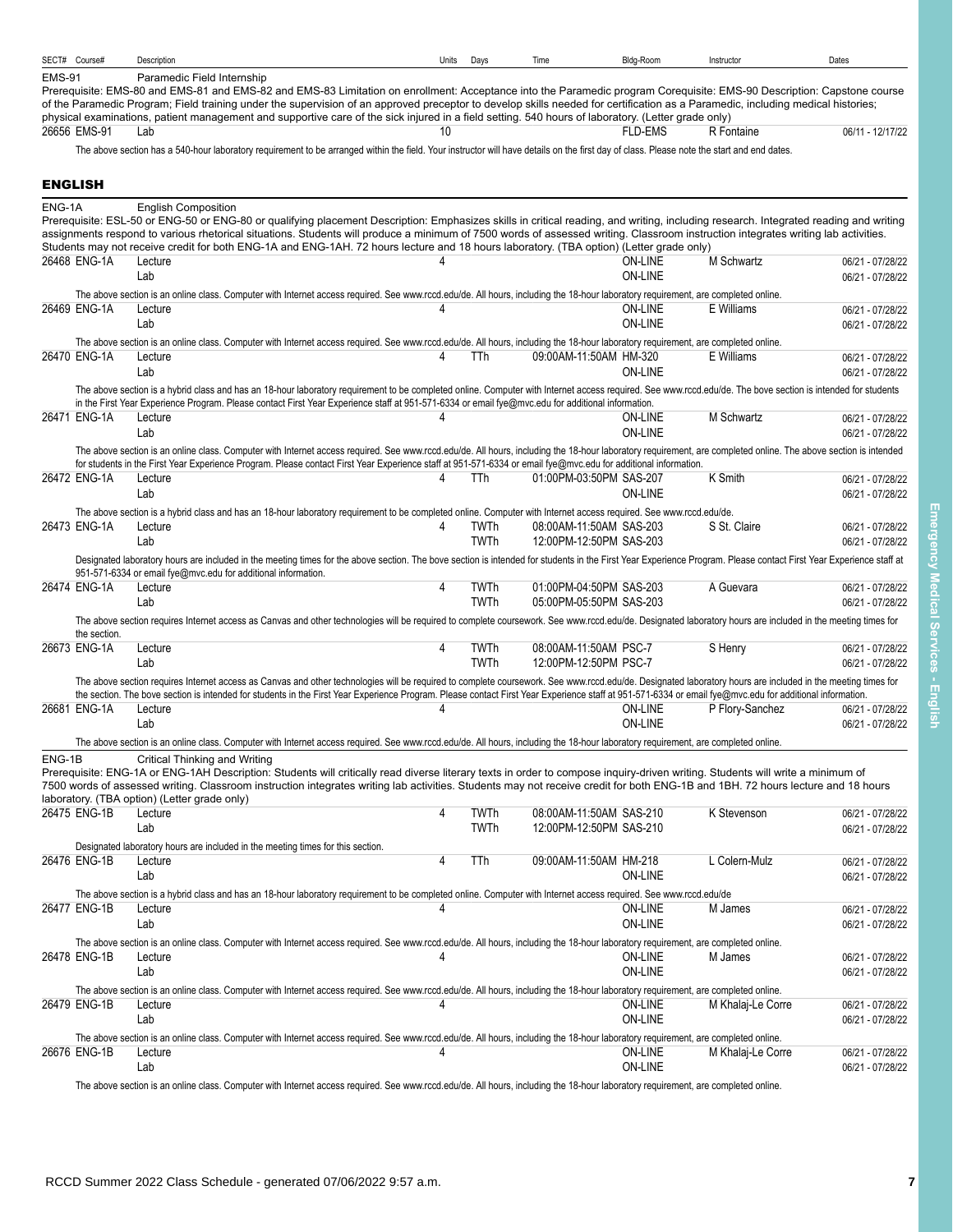<span id="page-7-1"></span>

| <b>ENP-52</b><br>26640 ENP-52                                            | Starting a Business With Limited Resources<br>interactive sessions, and class exercises. 54 hours lecture. (Letter grade only)<br>Lecture                                                                                                       | Prerequisite: None Description: Entrepreneurs start and grow businesses in home offices, garages, and even on public transportation using a laptop or smartphone. Social media<br>and technology have leveled the playing field for the ordinary person wanting to become an entrepreneur. These entrepreneurs are finding creative ways of starting businesses in<br>spite of limited networks and financial resources. This course will introduce students to bootstrapping (limited-resource startup concepts and strategies), social media strategies<br>and platforms, cybersecurity, and tactics to launch their business or expand their reach. Students will experience entrepreneurial situations and best practices through case studies,                                                                                                                                                                                                                                                                                                                                                                                                                                                                                                                                                                                                                                                                                                                                                                                                                                                                                                                                                                                                                                                                                                                                                                                                                                                                                                                                                                                                                                                                                                     | <b>ON-LINE</b>                                       | M Anderson             | 06/21 - 07/28/22                                                             |
|--------------------------------------------------------------------------|-------------------------------------------------------------------------------------------------------------------------------------------------------------------------------------------------------------------------------------------------|---------------------------------------------------------------------------------------------------------------------------------------------------------------------------------------------------------------------------------------------------------------------------------------------------------------------------------------------------------------------------------------------------------------------------------------------------------------------------------------------------------------------------------------------------------------------------------------------------------------------------------------------------------------------------------------------------------------------------------------------------------------------------------------------------------------------------------------------------------------------------------------------------------------------------------------------------------------------------------------------------------------------------------------------------------------------------------------------------------------------------------------------------------------------------------------------------------------------------------------------------------------------------------------------------------------------------------------------------------------------------------------------------------------------------------------------------------------------------------------------------------------------------------------------------------------------------------------------------------------------------------------------------------------------------------------------------------------------------------------------------------------------------------------------------------------------------------------------------------------------------------------------------------------------------------------------------------------------------------------------------------------------------------------------------------------------------------------------------------------------------------------------------------------------------------------------------------------------------------------------------------|------------------------------------------------------|------------------------|------------------------------------------------------------------------------|
|                                                                          | The above section is an online class. Computer with internet access required. See www.rccd.edu/de.                                                                                                                                              |                                                                                                                                                                                                                                                                                                                                                                                                                                                                                                                                                                                                                                                                                                                                                                                                                                                                                                                                                                                                                                                                                                                                                                                                                                                                                                                                                                                                                                                                                                                                                                                                                                                                                                                                                                                                                                                                                                                                                                                                                                                                                                                                                                                                                                                         |                                                      |                        |                                                                              |
| <b>FIRE TECHNOLOGY</b>                                                   |                                                                                                                                                                                                                                                 |                                                                                                                                                                                                                                                                                                                                                                                                                                                                                                                                                                                                                                                                                                                                                                                                                                                                                                                                                                                                                                                                                                                                                                                                                                                                                                                                                                                                                                                                                                                                                                                                                                                                                                                                                                                                                                                                                                                                                                                                                                                                                                                                                                                                                                                         |                                                      |                        |                                                                              |
| <b>FIT-1</b>                                                             | Fire Protection Organization<br>lecture. (Letter Grade, or Pass/No Pass option.)                                                                                                                                                                | Prerequisite: None. Description: Provides an introduction to fire protection; career opportunities in fire protection and related fields; philosophy and history of fire protection; fire loss<br>analysis; organization and function of public and private fire protection services; fire departments as part of local government; laws and regulations affecting the fire service, fire<br>service nomenclature; specific fire protection functions; basic fire chemistry and physics; introduction to fire protection systems; introduction to fire strategy and tactics. 54 hours                                                                                                                                                                                                                                                                                                                                                                                                                                                                                                                                                                                                                                                                                                                                                                                                                                                                                                                                                                                                                                                                                                                                                                                                                                                                                                                                                                                                                                                                                                                                                                                                                                                                   |                                                      |                        |                                                                              |
| 26658 FIT-1                                                              | Lecture                                                                                                                                                                                                                                         | 3                                                                                                                                                                                                                                                                                                                                                                                                                                                                                                                                                                                                                                                                                                                                                                                                                                                                                                                                                                                                                                                                                                                                                                                                                                                                                                                                                                                                                                                                                                                                                                                                                                                                                                                                                                                                                                                                                                                                                                                                                                                                                                                                                                                                                                                       | ON-LINE                                              | J Lambert              | 06/21 - 07/29/22                                                             |
|                                                                          | to complete coursework. See www.rccd.edu/de.                                                                                                                                                                                                    | Online classes are distance education classes with no scheduled meeting days. Students will log in to Canvas and complete work regularly throughout the week. Canvas and other technologies will be required                                                                                                                                                                                                                                                                                                                                                                                                                                                                                                                                                                                                                                                                                                                                                                                                                                                                                                                                                                                                                                                                                                                                                                                                                                                                                                                                                                                                                                                                                                                                                                                                                                                                                                                                                                                                                                                                                                                                                                                                                                            |                                                      |                        |                                                                              |
| FIT-COH1                                                                 | Hazardous Materials Incident Commander                                                                                                                                                                                                          | Prerequisite: None Limitation on Enrollment: Certification in Hazardous Materials First Responder Operational or equivalent. and OSFM certified Firefighter 1 or certified Firefighter<br>2 tenured path (appointment to the rank of Officer (Lieutenant or higher) waives this requirement. Appointment to the CAL FIRE rank of Fire Apparatus Engineer is equivalent to<br>Office level. Performing in an 'acting' capacity does not fulfill this requirement. Description: Provides the tools a person needs to assume control of an emergency response to<br>a hazardous materials incident. Focus on how to assess hazards, manage risk, comply with legal requirements and implement protective actions. Instructional methods include<br>class activities, case studies and table-top exercises with emphasis on hands-on decision-making. Certification through California Specialized Training Institute. 16 hours lecture.<br>(Optional certification fee: \$7. Fees may be subject to change in this academic year at the discretion of California Specialized Training Institute (CSTI). (Completion of this course<br>does not ensure certification from the State Fire Marshal for non-sworn personnel.) (Letter Grade or Pass/No Pass option.)                                                                                                                                                                                                                                                                                                                                                                                                                                                                                                                                                                                                                                                                                                                                                                                                                                                                                                                                                                                           |                                                      |                        |                                                                              |
| 26672 FIT-COH1 Lecture                                                   |                                                                                                                                                                                                                                                 | 0.5<br>The above section is a web-enhanced class that meets at the Ben Clark Training Center located at 16888 Bundy Avenue in Riverside and has a one-hour lunch period. Internet access is required. For information                                                                                                                                                                                                                                                                                                                                                                                                                                                                                                                                                                                                                                                                                                                                                                                                                                                                                                                                                                                                                                                                                                                                                                                                                                                                                                                                                                                                                                                                                                                                                                                                                                                                                                                                                                                                                                                                                                                                                                                                                                   | BCTC-B                                               | D Talbot               | 06/28 - 06/29/22                                                             |
| FIT-2<br>26659 FIT-2<br>FIT-3<br>26660 FIT-3<br>FIT-S3A<br>26661 FIT-S3A | Fire Behavior and Combustion<br>Grade or Pass/No Pass option.)<br>Lecture<br>to complete coursework. See www.rccd.edu/de.<br>Fire Protection Equipment and Systems<br>Lecture<br>to complete coursework. See www.rccd.edu/de.<br>Lecture<br>Lab | Prerequisite: None Description: Theory and fundamentals of how and why fires start, spread, and are controlled; an in-depth study of fire chemistry and physics, fire characteristics<br>of materials, extinguishing agents and fire control techniques. Adopted from the National Fire Academy Model Fire Science Associate Degree Curriculum. 54 hours lecture. (Letter<br>3<br>Online classes are distance education classes with no scheduled meeting days. Students will log in to Canvas and complete work regularly throughout the week. Canvas and other technologies will be required<br>Prerequisite: None Description: Provides information relating to the features of design and operation of fire detection and alarm systems, heat and smoke control systems, special<br>protection and sprinkler systems, water supply for fire protection and portable fire extinguishers. 54 hours lecture. (Letter Grade, or Pass/No Pass option.)<br>3<br>Online classes are distance education classes with no scheduled meeting days. Students will log in to Canvas and complete work regularly throughout the week. Canvas and other technologies will be required<br>Introduction to Fire Academy and Physical Conditioning for Fire Academy Students<br>Prerequisite: None Limitation on enrollment: Enrollment in this course is contingent upon acceptance into the Basic Fire Academy Description: A six-week physical conditioning<br>and Fire Academy orientation program that prepares future fire academy cadets for the physical and emotional demands of the Fire Academy. Students will participate in muscular<br>strength development, cardio-respiratory endurance training, body composition assessment, physical agility and flexibility training. Additionally, students will be introduced to the<br>paramilitary format of the Fire Academy and the expectations that are placed on Fire Academy cadets. 24 hours lecture and 24 hours laboratory. (Letter grade only)<br>and the contract of the contract of $1.5$<br>The above section is a web-enhanced class that meets at the Ben Clark Training Center located at 16888 Bundy Avenue in Riverside and has a one-hour lunch period on Tuesdays and Thursdays. Internet | ON-LINE<br><b>ON-LINE</b><br>BCTC-D J Begg<br>BCTC-D | J Lambert<br>J Lambert | 06/21 - 07/29/22<br>06/21 - 07/29/22<br>06/21 - 07/29/22<br>06/21 - 07/29/22 |
| access is required.<br><b>GEOGRAPHY</b>                                  |                                                                                                                                                                                                                                                 |                                                                                                                                                                                                                                                                                                                                                                                                                                                                                                                                                                                                                                                                                                                                                                                                                                                                                                                                                                                                                                                                                                                                                                                                                                                                                                                                                                                                                                                                                                                                                                                                                                                                                                                                                                                                                                                                                                                                                                                                                                                                                                                                                                                                                                                         |                                                      |                        |                                                                              |
| GEG-1<br>26571 GEG-1                                                     | Physical Geography<br>Lecture                                                                                                                                                                                                                   | Prerequisite: None Description: The interacting physical processes of air, water, land, and life that impact Earth's surface. Topics include weather and climate, the water cycle,<br>landforms and plate tectonics, and the characteristics of plant and animal life. Emphasis is on interrelationships among systems and processes and their resulting patterns and<br>distributions. There is a heavy emphasis on maps as descriptive and analytical tools. Students may not receive credit for both GEG-1 and GEG-1H. 54 hours lecture.                                                                                                                                                                                                                                                                                                                                                                                                                                                                                                                                                                                                                                                                                                                                                                                                                                                                                                                                                                                                                                                                                                                                                                                                                                                                                                                                                                                                                                                                                                                                                                                                                                                                                                             | ON-LINE                                              | A Marquis              | 06/21 - 07/28/22                                                             |
|                                                                          | The above section is an online class. Computer with Internet access required. See www.rccd.edu/de.                                                                                                                                              |                                                                                                                                                                                                                                                                                                                                                                                                                                                                                                                                                                                                                                                                                                                                                                                                                                                                                                                                                                                                                                                                                                                                                                                                                                                                                                                                                                                                                                                                                                                                                                                                                                                                                                                                                                                                                                                                                                                                                                                                                                                                                                                                                                                                                                                         |                                                      |                        |                                                                              |
| 26572 GEG-1                                                              | Lecture                                                                                                                                                                                                                                         |                                                                                                                                                                                                                                                                                                                                                                                                                                                                                                                                                                                                                                                                                                                                                                                                                                                                                                                                                                                                                                                                                                                                                                                                                                                                                                                                                                                                                                                                                                                                                                                                                                                                                                                                                                                                                                                                                                                                                                                                                                                                                                                                                                                                                                                         | <b>ON-LINE</b>                                       | A Marquis              | 06/21 - 07/28/22                                                             |
| 26647 GEG-1                                                              | The above section is an online class. Computer with Internet access required. See www.rccd.edu/de.<br>Lecture                                                                                                                                   |                                                                                                                                                                                                                                                                                                                                                                                                                                                                                                                                                                                                                                                                                                                                                                                                                                                                                                                                                                                                                                                                                                                                                                                                                                                                                                                                                                                                                                                                                                                                                                                                                                                                                                                                                                                                                                                                                                                                                                                                                                                                                                                                                                                                                                                         | <b>ON-LINE</b>                                       | A Marquis              | 06/21 - 07/28/22                                                             |
|                                                                          | The above section is an online class. Computer with Internet access required. See www.rccd.edu/de.                                                                                                                                              |                                                                                                                                                                                                                                                                                                                                                                                                                                                                                                                                                                                                                                                                                                                                                                                                                                                                                                                                                                                                                                                                                                                                                                                                                                                                                                                                                                                                                                                                                                                                                                                                                                                                                                                                                                                                                                                                                                                                                                                                                                                                                                                                                                                                                                                         |                                                      |                        |                                                                              |
| GEG-1L                                                                   | Physical Geography Laboratory<br>tools, such as maps, photos, and data in various forms. 54 hours laboratory. (Letter grade only)                                                                                                               | Prerequisite: None Corequisite: GEG-1DE or GEG-1H Description: Practical application of scientific principles through geographically based in-class exercises using a variety of                                                                                                                                                                                                                                                                                                                                                                                                                                                                                                                                                                                                                                                                                                                                                                                                                                                                                                                                                                                                                                                                                                                                                                                                                                                                                                                                                                                                                                                                                                                                                                                                                                                                                                                                                                                                                                                                                                                                                                                                                                                                        |                                                      |                        |                                                                              |
| 26573 GEG-1L                                                             | Lab                                                                                                                                                                                                                                             |                                                                                                                                                                                                                                                                                                                                                                                                                                                                                                                                                                                                                                                                                                                                                                                                                                                                                                                                                                                                                                                                                                                                                                                                                                                                                                                                                                                                                                                                                                                                                                                                                                                                                                                                                                                                                                                                                                                                                                                                                                                                                                                                                                                                                                                         | ON-LINE                                              | S Brennan              | 06/21 - 07/28/22                                                             |

26574 GEG-1L Lab 1 ON-LINE S Brennan 06/21 - 07/28/22

<span id="page-7-0"></span>SECT# Course# Description Units Days Time Bldg-Room Instructor Dates

The above section is an online class. Computer with Internet access required. See www.rccd.edu/de.

<span id="page-7-2"></span>The above section is an online class. Computer with Internet access required. See www.rccd.edu/de.<br>26574 GEG-1L Lab

ENTEPRENEURSHIP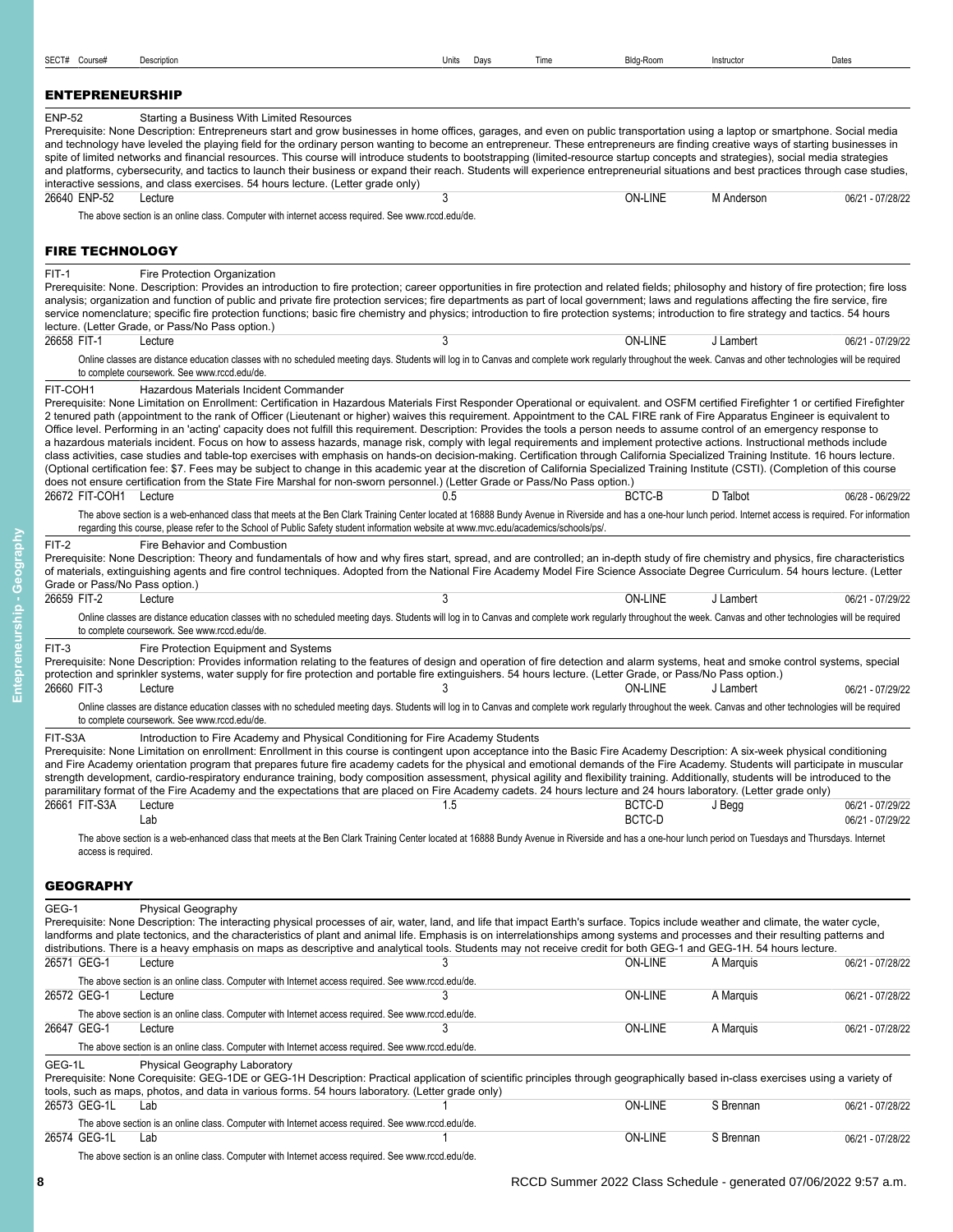<span id="page-8-0"></span>SECT# Course# Description Units Days Time Bldg-Room Instructor Dates

# GUIDANCE

| <b>GUI-45</b> |                       | Introduction to College<br>Prerequisite: None Description: Guidance 45 is designed to introduce academic and occupational programs, college resources and personal factors that contribute to success as                                                                                       |              |              |                         |                |                      |                  |
|---------------|-----------------------|------------------------------------------------------------------------------------------------------------------------------------------------------------------------------------------------------------------------------------------------------------------------------------------------|--------------|--------------|-------------------------|----------------|----------------------|------------------|
|               |                       | a college student. Includes an extensive exploration of Riverside Community College District resources and policies, orientation to college life, student rights and responsibilities,                                                                                                         |              |              |                         |                |                      |                  |
|               |                       | as well as certificates, graduation and transfer requirements. Students will prepare a Student Educational Plan (S.E.P.). Outcomes of higher education will be discussed through                                                                                                               |              |              |                         |                |                      |                  |
|               |                       | the exploration and application of sociological and psychological principles that lead to success in college and in accomplishing goals. As a result of class activities and exploration                                                                                                       |              |              |                         |                |                      |                  |
|               |                       | of factors influencing educational decisions, class members will be able to utilize the information obtained in class to contribute to their college success. 18 hours lecture. (Letter<br>Grade, or Pass/No Pass option)                                                                      |              |              |                         |                |                      |                  |
| 26578 GUI-45  |                       | Lecture                                                                                                                                                                                                                                                                                        |              | <b>MW</b>    | 10:20AM-11:40AM PSC-8   |                | A Jones              | 06/22 - 07/27/22 |
|               |                       | The above section is intended for students in the First Year Experience Summer Bridge Program. Please contact First Year Experience staff at 951-571-6334 or visit www.mvc.edu/fye for additional information.                                                                                 |              |              |                         |                |                      |                  |
|               |                       | This section requires Internet access as Canvas and other technologies will be required to complete coursework. See www.rccd.edu/de. Please note the start and end dates.                                                                                                                      |              |              |                         |                |                      |                  |
| 26580 GUI-45  |                       | Lecture                                                                                                                                                                                                                                                                                        |              | Th           | 01:00PM-03:50PM PSC-8   |                | N Fernandez          | 06/23 - 07/28/22 |
|               |                       | The above section is intended for students in the First Year Experience Summer Bridge Program. Please contact First Year Experience staff at 951-571-6334 or visit www.mvc.edu/fye for additional information.                                                                                 |              |              |                         |                |                      |                  |
|               |                       | This section requires Internet access as Canvas and other technologies will be required to complete coursework. See www.rccd.edu/de.                                                                                                                                                           |              |              |                         |                |                      |                  |
| 26581 GUI-45  |                       | Lecture                                                                                                                                                                                                                                                                                        |              |              |                         | <b>ON-LINE</b> | T Jackson            | 06/21 - 07/28/22 |
|               |                       | The above section is an online class intended for students in the First Year Experience Summer Bridge Program. Please contact First Year Experience staff at 951-571-6334 or visit www.mvc.edu/fye for<br>additional information. Computer with Internet access required. See www.rccd.edu/de. |              |              |                         |                |                      |                  |
| 26585 GUI-45  |                       | Lecture                                                                                                                                                                                                                                                                                        |              |              |                         | <b>ON-LINE</b> | S Jones              | 06/21 - 07/28/22 |
|               |                       | The above section is an online class intended for students in the Middle College High School Program. Computer with Internet access required. See www.rccd.edu/de.                                                                                                                             |              |              |                         |                |                      |                  |
| 26586 GUI-45  |                       | Lecture                                                                                                                                                                                                                                                                                        |              | MW           | 08:00AM-09:20AM LIB-104 |                | L Flores Castro      | 06/22 - 07/27/22 |
|               |                       | The above section is intended for students in the Middle College High School Program. Internet access is required as Canvas and other technologies will be required to complete coursework. See www.rccd.edu/                                                                                  |              |              |                         |                |                      |                  |
|               |                       | de. Please note the start and end dates.                                                                                                                                                                                                                                                       |              |              |                         |                |                      |                  |
| 26587 GUI-45  |                       | Lecture                                                                                                                                                                                                                                                                                        |              | TTh          | 08:00AM-09:15AM LIB-106 |                | A Fratini            | 06/21 - 07/28/22 |
|               |                       | The above section is intended for students in the Middle College High School Program. Internet access is required as Canvas and other technologies will be required to complete coursework. See www.rccd.edu/                                                                                  |              |              |                         |                |                      |                  |
| 26588 GUI-45  | de.                   | Lecture                                                                                                                                                                                                                                                                                        | $\mathbf{1}$ |              |                         | <b>ON-LINE</b> | L Parker             | 06/21 - 07/28/22 |
|               |                       | The above section is an online class intended for students in the First Year Experience Summer Bridge Program. Please contact First Year Experience staff at 951-571-6334 or visit www.mvc.edu/fye for                                                                                         |              |              |                         |                |                      |                  |
|               |                       | additional information. Computer with Internet access required. See www.rccd.edu/de.                                                                                                                                                                                                           |              |              |                         |                |                      |                  |
| 26665 GUI-45  |                       | Lecture                                                                                                                                                                                                                                                                                        | $\mathbf{1}$ | <b>MTWTh</b> | 10:20AM-12:25PM HM-206  |                | M Alvarez de Pacheco | 07/25 - 07/28/22 |
|               |                       |                                                                                                                                                                                                                                                                                                |              |              |                         | <b>ON-LINE</b> |                      | 07/25 - 07/28/22 |
|               |                       | The above section is a short term web-enhanced class designed for students in the Puente Program. It requires a computer with Internet access as Canvas and other technologies will be required to complete                                                                                    |              |              |                         |                |                      |                  |
|               |                       | coursework. See www.rccd.edu/de. See the instructor and a counselor before enrolling. Please note the start and end dates.                                                                                                                                                                     |              |              |                         |                |                      |                  |
| <b>GUI-48</b> |                       | <b>College Success Strategies</b><br>Prerequisite: None Description: This comprehensive course integrates personal growth and values, academic study strategies and critical thinking techniques. Students will obtain                                                                         |              |              |                         |                |                      |                  |
|               |                       | skills and personal/interpersonal awareness necessary to succeed in college. 54 hours lecture. (Letter grade only)                                                                                                                                                                             |              |              |                         |                |                      |                  |
| 26590 GUI-48  |                       | Lecture                                                                                                                                                                                                                                                                                        | 3            |              |                         | <b>ON-LINE</b> | M Razo               | 06/21 - 07/28/22 |
|               |                       | The above section is an online class intended for students in the EOPS Summer Bridge Program. Computer with Internet access required. See www.rccd.edu/de.                                                                                                                                     |              |              |                         |                |                      |                  |
| 26591 GUI-48  |                       | Lecture                                                                                                                                                                                                                                                                                        | 3            |              |                         | <b>ON-LINE</b> | N McKay              | 06/21 - 07/28/22 |
|               |                       | The above section is an online class intended for students in the Middle College High School Program. Computer with Internet access required. See www.rccd.edu/de.                                                                                                                             |              |              |                         |                |                      |                  |
| 26592 GUI-48  |                       | Lecture                                                                                                                                                                                                                                                                                        | 3            | <b>MTWTh</b> | 10:20AM-12:30PM LIB-104 |                | S Jones              | 06/21 - 07/28/22 |
|               |                       | The above section is intended for students in the Middle College High School Program. Internet access is required as Canvas and other technologies will be required to complete coursework. See www.rccd.edu/                                                                                  |              |              |                         |                |                      |                  |
| 26594 GUI-48  | de.                   | Lecture                                                                                                                                                                                                                                                                                        | 3            | <b>MTWTh</b> | 10:20AM-12:30PM LIB-106 |                | A Fratini            | 06/21 - 07/28/22 |
|               |                       |                                                                                                                                                                                                                                                                                                |              |              |                         |                |                      |                  |
|               | de.                   | The above section is intended for students in the Middle College High School Program. Internet access is required as Canvas and othertechnologies will be required to complete coursework. See www.rccd.edu/                                                                                   |              |              |                         |                |                      |                  |
| 26649 GUI-48  |                       | Lecture                                                                                                                                                                                                                                                                                        | 3            |              |                         | <b>ON-LINE</b> | G Lopez              | 06/21 - 07/28/22 |
|               |                       | The above section is an online class intended for students in the UMOJA program. Please see the instructor and a counselor prior to enrolling. Computer with Internet access required. See www.rccd.edu/de.                                                                                    |              |              |                         |                |                      |                  |
|               |                       | Computer with Internet access required. See www.rccd.edu/de.                                                                                                                                                                                                                                   |              |              |                         |                |                      |                  |
|               |                       |                                                                                                                                                                                                                                                                                                |              |              |                         |                |                      |                  |
|               | <b>HEALTH SCIENCE</b> |                                                                                                                                                                                                                                                                                                |              |              |                         |                |                      |                  |

# <span id="page-8-1"></span>HES-1 Health Science Prerequisite: None Description: A general education course that offers a basic study of human health and health care as revealed in the anatomy and physiology of the body, nutrition, exercise, stress management, weight management, protection from degenerative and communicable diseases, personal safety, environmental health, wellness, and professional medical care. Students will explore making responsible decisions regarding all aspects of healthy life style including getting fit, disease prevention and treatments, substances use and abuse, human sexuality, and selection of health providers. This course satisfies the California requirement in drug, alcohol, tobacco and nutrition education for teacher certification. 54 hours lecture. (Same as BIO-35) (Letter grade only)<br>26499 HES-1 Lecture 26499 HES-1 Lecture 3 ON-LINE T Yancey 06/21 - 07/28/22 The above section is an online class. Computer with internet access required. See www.rccd.edu/de.<br>26500 HES-1 Lecture  $3$ 26500 HES-1 Lecture 3 ON-LINE T Yancey 06/21 - 07/28/22 The above section is an online class. Computer with internet access required. See www.rccd.edu/de. **HISTORY**

<span id="page-8-2"></span>

| $HIS-1$     | World History to 1500                                                                                                                                                                 |  |         |       |                  |  |  |  |  |
|-------------|---------------------------------------------------------------------------------------------------------------------------------------------------------------------------------------|--|---------|-------|------------------|--|--|--|--|
|             | Prerequisite: None Description: A survey of the historical development of global societies, major social, political, and economic ideas and institutions from their origins until the |  |         |       |                  |  |  |  |  |
|             | 16th century. Principal areas to be covered are: African civilizations of the Nile and sub-Saharan areas, Mesopotamian civilizations, Greek and Roman Civilizations, Medieval and     |  |         |       |                  |  |  |  |  |
|             | Reformation Europe, the Indus River, China and Japan. 54 hours lecture. (Letter grade only)                                                                                           |  |         |       |                  |  |  |  |  |
| 26648 HIS-1 | Lecture                                                                                                                                                                               |  | ON-LINE | J Kim | 06/21 - 07/28/22 |  |  |  |  |

The above section is an online class. Computer with Internet access required. See www.rccd.edu/de.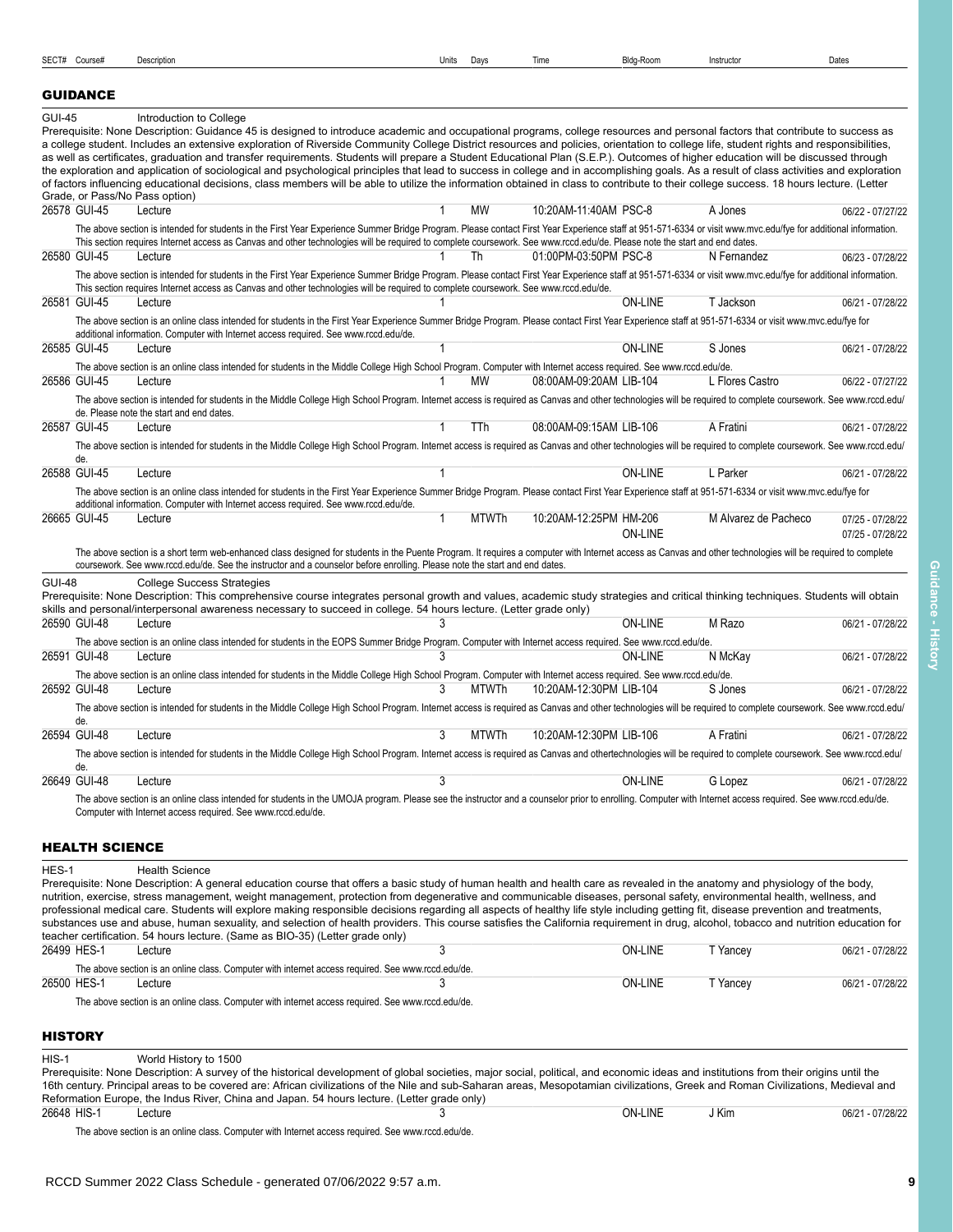<span id="page-9-2"></span><span id="page-9-1"></span><span id="page-9-0"></span>

| SECT# Course#                                 | Description                                                                                                                                                                                                                                                                                                                                                                                                                                                                                                                                                                                                                                                                                                                                                                                                                                        | Units | Days | Time                   | Bldg-Room          | Instructor    | Dates                                |
|-----------------------------------------------|----------------------------------------------------------------------------------------------------------------------------------------------------------------------------------------------------------------------------------------------------------------------------------------------------------------------------------------------------------------------------------------------------------------------------------------------------------------------------------------------------------------------------------------------------------------------------------------------------------------------------------------------------------------------------------------------------------------------------------------------------------------------------------------------------------------------------------------------------|-------|------|------------------------|--------------------|---------------|--------------------------------------|
| HIS-6                                         | United States History to 1877<br>Prerequisite: None Advisory: REA-83 or ENG-50 or ENG-80 or qualification for ENG 1A. Description: Political, social, and economic development of the United States from<br>precolonial background and colonial foundations to 1877; the evolution of American thought and institutions; principles of national, state, and local government. Students may not<br>receive credit for both HIS-6 and and HIS-6H. 54 hours lecture. (Letter grade only)                                                                                                                                                                                                                                                                                                                                                              |       |      |                        |                    |               |                                      |
| 26597 HIS-6                                   | Lecture                                                                                                                                                                                                                                                                                                                                                                                                                                                                                                                                                                                                                                                                                                                                                                                                                                            | 3     |      |                        | ON-LINE            | S Hall        | 06/21 - 07/28/22                     |
| $HIS-7$<br>hours lecture. (Letter grade only) | The above section is an online class. Computer with Internet access required. See www.rccd.edu/de.<br>United States History From 1865<br>Prerequisite: None Advisory: REA-83 or ENG-50 or ENG-80 or qualification for ENG 1A. Description: Political, social and economic development of the United States from 1865<br>to the present; the evolution of American thought and institution; principles of national, state, and local government. Students may not receive credit for both HIS-7 and HIS-7H. 54                                                                                                                                                                                                                                                                                                                                      |       |      |                        |                    |               |                                      |
| 26599 HIS-7                                   | Lecture                                                                                                                                                                                                                                                                                                                                                                                                                                                                                                                                                                                                                                                                                                                                                                                                                                            | 3     |      |                        | ON-LINE            | A Pfeifle     | 06/21 - 07/28/22                     |
| 26600 HIS-7                                   | The above section is an online class. Computer with Internet access required. See www.rccd.edu/de.<br>Lecture<br>The above section is an online class. Computer with Internet access required. See www.rccd.edu/de.                                                                                                                                                                                                                                                                                                                                                                                                                                                                                                                                                                                                                                | 3     |      |                        | <b>ON-LINE</b>     | A Pfeifle     | 06/21 - 07/28/22                     |
| 26601 HIS-7                                   | Lecture<br>The above section is an online class. Computer with Internet access required. See www.rccd.edu/de.                                                                                                                                                                                                                                                                                                                                                                                                                                                                                                                                                                                                                                                                                                                                      | 3     |      |                        | ON-LINE            | J Kim         | 06/21 - 07/28/22                     |
| 26602 HIS-7                                   | Lecture                                                                                                                                                                                                                                                                                                                                                                                                                                                                                                                                                                                                                                                                                                                                                                                                                                            | 3     | TWTh | 06:00PM-08:50PM HM-220 |                    | S Hall        | 06/21 - 07/28/22                     |
| 26682 HIS-7                                   | The above section requires Internet access as Canvas and other technologies will be required to complete coursework. See www.rccd.edu/de.<br>Lecture<br>The above section is a hybrid class. Computer with Internet access required. See www.rccd.edu/de.                                                                                                                                                                                                                                                                                                                                                                                                                                                                                                                                                                                          | 3     |      |                        | ON-LINE            | J Kim         | 06/21 - 07/28/22                     |
| <b>HUMAN SERVICES</b>                         |                                                                                                                                                                                                                                                                                                                                                                                                                                                                                                                                                                                                                                                                                                                                                                                                                                                    |       |      |                        |                    |               |                                      |
| <b>HMS-16</b>                                 | <b>Public Assistance and Benefits</b><br>Prerequisite: None Description: An introduction and overview of public assistance and benefits available under local, state and federal programs. Examines eligibility requirements<br>and methods used to evaluate applications for selected benefit programs. Includes application of economics, legal and ethical principles related to administration of public<br>assistance. 18 hours lecture. (Letter grade only)                                                                                                                                                                                                                                                                                                                                                                                  |       |      |                        |                    |               |                                      |
| 26553 HMS-16                                  | Lecture<br>The above section is an online class. Computer with internet access required. See www.rccd.edu/de.                                                                                                                                                                                                                                                                                                                                                                                                                                                                                                                                                                                                                                                                                                                                      | 1     |      |                        | ON-LINE            | V Turner      | 06/21 - 07/28/22                     |
| <b>HMS-28</b>                                 | Military Social Work Work<br>Prerequisite: None Description: Explore theoretical and practical approaches to working with military families in the field of social work practice. An overview is given of the unique<br>culture of military families, their resilience, and the challenges of military life. Emphasis is on family studies, family psychology, and counseling services to those in the U.S. Armed<br>Forces. 54 hours lecture. (Letter grade or Passs/No Pass option.)                                                                                                                                                                                                                                                                                                                                                             |       |      |                        |                    |               |                                      |
| 26666 HMS-28                                  | Lecture<br>The above section is an online class. Computer with internet access required. See www.rccd.edu/de.                                                                                                                                                                                                                                                                                                                                                                                                                                                                                                                                                                                                                                                                                                                                      | 3     |      |                        | <b>ON-LINE</b>     | R Dyer        | 06/21 - 07/28/22                     |
| <b>HMS-46</b><br>No Pass option)              | Introduction to Resources and Counseling Individuals on Probation or Parole<br>Prerequisite: None Description: An introduction to providing resources, case management, and counseling for individuals on probation or parole. Overview of the history and<br>development of probation and parole. Analyze relationships with the police, the courts, and corrections. A survey and analysis of probation and parole as well as other community<br>reintegration efforts: boot camps, halfway houses, restitution centers, electronic monitoring, and other community-centered programs. Emphasis on developing knowledge, skills<br>and abilities related to implementing counseling services and resources to the population across the micro, mezzo, and macro continuum. 54 hours lecture. (Letter grade or Pass/                              |       |      |                        |                    |               |                                      |
| 26667 HMS-46                                  | Lecture                                                                                                                                                                                                                                                                                                                                                                                                                                                                                                                                                                                                                                                                                                                                                                                                                                            | 3     |      |                        | ON-LINE            | V Turner      | 06/21 - 07/28/22                     |
|                                               | The above section is an online class. Computer with internet access required. See www.rccd.edu/de.                                                                                                                                                                                                                                                                                                                                                                                                                                                                                                                                                                                                                                                                                                                                                 |       |      |                        |                    |               |                                      |
| <b>HUMANITIES</b>                             |                                                                                                                                                                                                                                                                                                                                                                                                                                                                                                                                                                                                                                                                                                                                                                                                                                                    |       |      |                        |                    |               |                                      |
| <b>HUM-10</b>                                 | <b>World Religions</b><br>Prerequisite: None Description: An introduction to the methods of the academic study of religion and analysis of the category of "religion." Provides a nonsectarian survey and<br>analysis of the concepts, practices, and historical and cultural influences of major world religious traditions, which may include indigenous religions, such as Native American,<br>African, Afro-Caribbean, and Oceanic religions; Asian-origin religions, such as Hinduism, Buddhism, Jainism, Sikhism, Confucianism, Taoism, and Shinto; Middle Eastern-origin<br>religions, such as Judaism, Christianity, Islam, and Zoroastrianism; and New Religious Movements, such as atheism, Scientology, Neopaganism, and New Age. Students may not<br>receive credit for both HUM-10 and HUM-10H. 54 hours lecture. (Letter grade only) |       |      |                        |                    |               |                                      |
| 26604 HUM-10                                  | Lecture<br>The above section is an online class. Computer with Internet access required. See www.rccd.edu/de.                                                                                                                                                                                                                                                                                                                                                                                                                                                                                                                                                                                                                                                                                                                                      | 3     |      |                        | ON-LINE            | C Rocco       | 06/21 - 07/28/22                     |
| <b>KINESIOLOGY</b>                            |                                                                                                                                                                                                                                                                                                                                                                                                                                                                                                                                                                                                                                                                                                                                                                                                                                                    |       |      |                        |                    |               |                                      |
| KIN-4                                         | Nutrition<br>Prerequisite: None Description: The principles of modern nutrition and its application. The importance of a scientific knowledge of nutrition, specific food nutrients and nutritional                                                                                                                                                                                                                                                                                                                                                                                                                                                                                                                                                                                                                                                |       |      |                        |                    |               |                                      |
| 26502 KIN-4                                   | controversies. A study of modern convenience foods and their impact on present day diets. 54 hours lecture. (Letter grade only)<br>Lecture                                                                                                                                                                                                                                                                                                                                                                                                                                                                                                                                                                                                                                                                                                         |       |      |                        | <b>ON-LINE</b>     | T Brown-Lowry | 06/21 - 07/28/22                     |
| 26503 KIN-4                                   | The above section is an online class. Computer with internet access required. See www.rccd.edu/de.<br>Lecture                                                                                                                                                                                                                                                                                                                                                                                                                                                                                                                                                                                                                                                                                                                                      | 3     |      |                        | <b>ON-LINE</b>     | T Brown-Lowry | 06/21 - 07/28/22                     |
|                                               | The above section is an online class. Computer with internet access required. See www.rccd.edu/de.                                                                                                                                                                                                                                                                                                                                                                                                                                                                                                                                                                                                                                                                                                                                                 |       |      |                        |                    |               |                                      |
| <b>KIN-30</b>                                 | First Aid and CPR<br>Prerequisite: None Description: Theory and detailed demonstration of first aid care of the injured by the citizen responder. Students will learn how to assess a victim's condition<br>and incorporate proper treatment. Students who successfully pass all National Safety Council requirements will receive a National Safety Council Advanced First Aid certificate.<br>Students who successfully pass all American Heart Association requirements will receive a Healthcare Professional CPR certificate. 54 hours lecture. A fee of \$24.00 for required<br>certificates will be charged to the student and is not covered by CCPG. (Letter grade only)                                                                                                                                                                  |       |      |                        |                    |               |                                      |
| 26501 KIN-30                                  | Lecture                                                                                                                                                                                                                                                                                                                                                                                                                                                                                                                                                                                                                                                                                                                                                                                                                                            | 3     |      |                        | TBA-TBA<br>ON-LINE | T Yancey      | 06/21 - 07/28/22<br>06/21 - 07/28/22 |
| (TBA).                                        | The above section is a hybrid class. Computer with internet access required. See www.rccd.edu/de.The CPR certification portion of the course will be scheduled on a date and at a location to be determined                                                                                                                                                                                                                                                                                                                                                                                                                                                                                                                                                                                                                                        |       |      |                        |                    |               |                                      |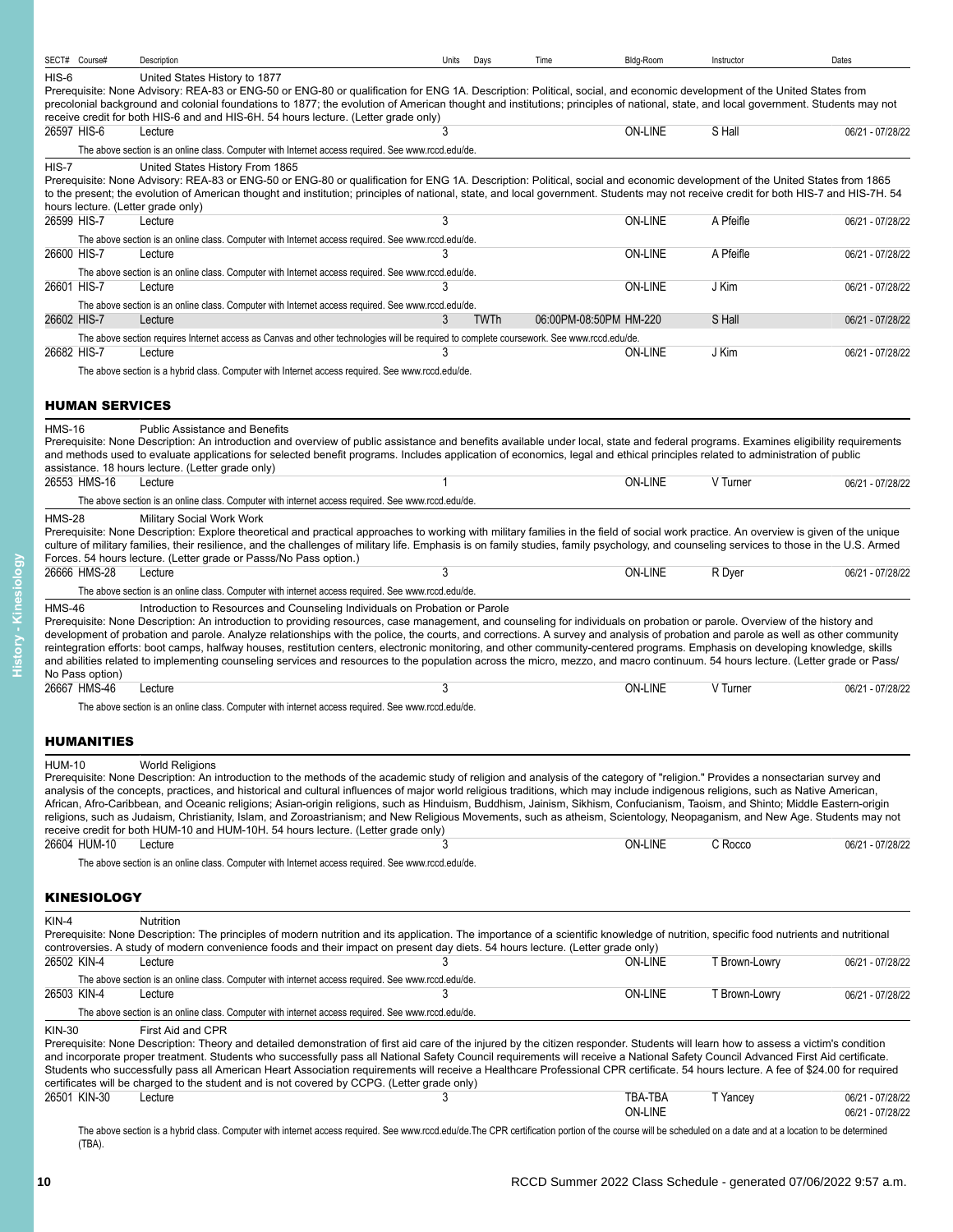<span id="page-10-0"></span>

| SECT# Course#  |                    | Description                                                                                                                                                                                                                                                                                                                                                                                                                                                                                                                                                                                                                                                                             | Units | Days         | Time                                             | Bldg-Room      | Instructor    | Dates                                |
|----------------|--------------------|-----------------------------------------------------------------------------------------------------------------------------------------------------------------------------------------------------------------------------------------------------------------------------------------------------------------------------------------------------------------------------------------------------------------------------------------------------------------------------------------------------------------------------------------------------------------------------------------------------------------------------------------------------------------------------------------|-------|--------------|--------------------------------------------------|----------------|---------------|--------------------------------------|
| KIN-A75A       |                    | Walking for Fitness: Beginning                                                                                                                                                                                                                                                                                                                                                                                                                                                                                                                                                                                                                                                          |       |              |                                                  |                |               |                                      |
|                |                    | Prerequisite: None Description: Designed for all students with an emphasis on cardiovascular fitness, setting personal fitness goals, and understanding the physiological benefits                                                                                                                                                                                                                                                                                                                                                                                                                                                                                                      |       |              |                                                  |                |               |                                      |
|                |                    | of a walking program. Walking programs will be established to improve cardiorespiratory endurance. KIN-A75A, A75B and A77 are courses related in content and are limited in<br>enrollment according to Title 5, section 55040. For further information see section VIII regarding course repetition. 54 hours laboratory. (Letter grade or Pass/No Pass option.)                                                                                                                                                                                                                                                                                                                        |       |              |                                                  |                |               |                                      |
|                | 26506 KIN-A75A Lab |                                                                                                                                                                                                                                                                                                                                                                                                                                                                                                                                                                                                                                                                                         |       | <b>MTWTh</b> | 08:00AM-10:10AM PSC-MPB                          |                | M Brown       | 06/21 - 07/28/22                     |
|                |                    | The above section requires internet access as Canvas and other technologies will be required to complete coursework. See www.rccd.edu/de.                                                                                                                                                                                                                                                                                                                                                                                                                                                                                                                                               |       |              |                                                  |                |               |                                      |
| KIN-A75B       |                    | Walking for Fitness: Intermediate                                                                                                                                                                                                                                                                                                                                                                                                                                                                                                                                                                                                                                                       |       |              |                                                  |                |               |                                      |
|                |                    | Prerequisite: None Advisory: KIN-A75A Description: Designed for students of intermediate fitness levels who would like to enhance and improve their cardiovascular fitness, basic<br>strength, and flexibility with more advanced walking strategies. Intermediate walking techniques will be utilized in establishing walking programs designed to promote improvements<br>in cardiorespiratory endurance and body composition. KIN-A75A, A75B and A77 are courses related in content and are limited in enrollment according to Title 5, section 55040. For                                                                                                                           |       |              |                                                  |                |               |                                      |
| 26507 KIN-A75B |                    | further information, see section VIII regarding course repetition. 54 hours laboratory. (Letter grade or Pass/No Pass option.)<br>Lab                                                                                                                                                                                                                                                                                                                                                                                                                                                                                                                                                   |       | MTWTh        | 08:00AM-10:10AM PSC-MPB                          |                | M Brown       | 06/21 - 07/28/22                     |
|                |                    | The above section requires internet access as Canvas and other technologies will be required to complete coursework. See www.rccd.edu/de.                                                                                                                                                                                                                                                                                                                                                                                                                                                                                                                                               |       |              |                                                  |                |               |                                      |
| KIN-A81A       |                    | Cardio and Strength Training, Beginning<br>Prerequisite: None Description: An overview of the basic concepts that affect total fitness. Personalized exercise programs in cardiovascular endurance, muscular strength,<br>muscular endurance, and flexibility will be developed. KIN-A81A and A81B are courses related in content and are limited in enrollment according to Title 5, section 55040. For                                                                                                                                                                                                                                                                                |       |              |                                                  |                |               |                                      |
|                | 26508 KIN-A81A     | further information see section VIII regarding course repetition. 54 hours laboratory. (Letter Grade, or Pass/No Pass option.)<br>Lab                                                                                                                                                                                                                                                                                                                                                                                                                                                                                                                                                   |       | <b>MTWTh</b> | 01:00PM-03:10PM BCTC-2                           |                | T Brown-Lowry | 06/21 - 07/28/22                     |
|                |                    | The above section requires internet access as Canvas and other technologies will be required to complete coursework. See www.rccd.edu/de.                                                                                                                                                                                                                                                                                                                                                                                                                                                                                                                                               |       |              |                                                  |                |               |                                      |
| KIN-A81B       |                    | Cardio and Strength Training, Intermediate<br>Prerequisite: KIN-A81A Description: Provides nutritional, cardiovascular, strength, flexibility and assessment concepts to enhance the personalized exercise program. KIN-A81A<br>and A81B are courses related in content and are limited in enrollment according to Title 5, section 55040. For further information see section VIII regarding course repetition. 54<br>hours laboratory. (TBA option) (Letter Grade, or Pass/No Pass option.)                                                                                                                                                                                           |       |              |                                                  |                |               |                                      |
|                | 26509 KIN-A81B Lab |                                                                                                                                                                                                                                                                                                                                                                                                                                                                                                                                                                                                                                                                                         | 1     | <b>MTWTh</b> | 01:00PM-03:10PM BCTC-2                           |                | T Brown-Lowry | 06/21 - 07/28/22                     |
|                |                    | The above section requires internet access as Canvas and other technologies will be required to complete coursework. See www.rccd.edu/de.                                                                                                                                                                                                                                                                                                                                                                                                                                                                                                                                               |       |              |                                                  |                |               |                                      |
| KIN-A81C       |                    | Cardio and Strength Training, Advanced<br>Prerequisite: KIN-A81B Description: Designed to enhance nutritional, cardiovascular, strength and flexibility concepts in order to create and apply a lifelong individual physical<br>fitness program. KIN A81A and A81B and A81C are courses related in content and are limited enrollment according to Title 5, section 55040. For further information see section VIII<br>regarding course repetition. 54 hours laboratory. (Letter grade, or Pass/No Pass option)                                                                                                                                                                         |       |              |                                                  |                |               |                                      |
|                | 26510 KIN-A81C Lab |                                                                                                                                                                                                                                                                                                                                                                                                                                                                                                                                                                                                                                                                                         |       | MTWTh        | 01:00PM-03:10PM BCTC-2                           |                | T Brown-Lowry | 06/21 - 07/28/22                     |
| KIN-A89A       |                    | The above section requires internet access as Canvas and other technologies will be required to complete coursework. See www.rccd.edu/de.<br><b>Beginning Body Sculpting</b>                                                                                                                                                                                                                                                                                                                                                                                                                                                                                                            |       |              |                                                  |                |               |                                      |
|                | 26643 KIN-A89A     | Prerequisite: None Description: Students will develop muscular strength and endurance along with flexibility using a variety of hand weights, body bars, elastic bands and exercise<br>balls. Emphasis is placed on safety and proper technique while training basic muscle groups. KIN-A81, A89A, A89B, and A89C are courses related in content and are limited in<br>enrollment according to Title 5, section 55040. For further information see section VIII regarding course repetition. 54 hours laboratory. (Letter grade, or Pass/No Pass option)<br>Lab                                                                                                                         |       | <b>MTWTh</b> | 10:20AM-12:30PM PSC-MPB                          |                | R Russo       | 06/21 - 07/28/22                     |
|                |                    | The above section requires internet access as Canvas and other technologies will be required to complete coursework. See www.rccd.edu/de.                                                                                                                                                                                                                                                                                                                                                                                                                                                                                                                                               |       |              |                                                  |                |               |                                      |
| KIN-A89B       |                    | Intermediate Body Sculpting<br>Prerequisite: KIN-A89A Description: Students will increase and maintain their body development through core strength, resistance and endurance training, along with body<br>sculpting techniques. Personal fitness plans will be developed and incorporated based on personal health and fitness. Emphasis is placed on safety, core strength and major and<br>minor muscle groups. KIN-A81, A89A, A89B, and A89C are courses related in content and are limited in enrollment according to Title 5, section 55040. For further information see<br>section VIII regarding course repetition. 54 hours laboratory. (Letter grade, or Pass/No Pass option) |       |              |                                                  |                |               |                                      |
|                | 26644 KIN-A89B     | Lab<br>The above section requires internet access as Canvas and other technologies will be required to complete coursework. See www.rccd.edu/de.                                                                                                                                                                                                                                                                                                                                                                                                                                                                                                                                        |       | MTWTh        | 10:20AM-12:30PM PSC-MPB                          |                | R Russo       | 06/21 - 07/28/22                     |
| KIN-A89C       |                    | <b>Advanced Body Sculpting</b>                                                                                                                                                                                                                                                                                                                                                                                                                                                                                                                                                                                                                                                          |       |              |                                                  |                |               |                                      |
|                |                    | Prerequisite: KIN-A89B Description: Students will develop personal and nutritional lifetime fitness goals and create a lifetime fitness plan. Muscular strength, cardiovascular<br>endurance, flexibility and aerobic fitness will be developed and assessed. Emphasis will be placed on safety, proper body alignment and major and minor muscle groups. KIN-A81,<br>A89A, A89B, and A89C are courses related in content and are limited in enrollment according to Title 5, section 55040. For further information see section VIII regarding course<br>repetition. 54 hours laboratory. (Letter grade, or Pass/No Pass option)                                                       |       |              |                                                  |                |               |                                      |
| 26645 KIN-A89C |                    | Lab                                                                                                                                                                                                                                                                                                                                                                                                                                                                                                                                                                                                                                                                                     | 1     | <b>MTWTh</b> | 10:20AM-12:30PM PSC-MPB                          |                | R Russo       | 06/21 - 07/28/22                     |
|                |                    | The above section requires internet access as Canvas and other technologies will be required to complete coursework. See www.rccd.edu/de.                                                                                                                                                                                                                                                                                                                                                                                                                                                                                                                                               |       |              |                                                  |                |               |                                      |
|                |                    |                                                                                                                                                                                                                                                                                                                                                                                                                                                                                                                                                                                                                                                                                         |       |              |                                                  |                |               |                                      |
|                | MATHEMATICS        |                                                                                                                                                                                                                                                                                                                                                                                                                                                                                                                                                                                                                                                                                         |       |              |                                                  |                |               |                                      |
| MAT-1A         |                    | Calculus I<br>Prerequisite: MAT-10 or MAT-23 or qualifying placement level. Description: Functions, limits, continuity, techniques and applications of differentiation, the Fundamental Theorem of                                                                                                                                                                                                                                                                                                                                                                                                                                                                                      |       |              |                                                  |                |               |                                      |
|                |                    | Calculus, and basic integration. 72 hours lecture and 18 hours laboratory. (Letter Grade or Pass/No Pass option)                                                                                                                                                                                                                                                                                                                                                                                                                                                                                                                                                                        |       |              |                                                  |                |               |                                      |
| 26522 MAT-1A   |                    | Lecture<br>Lab                                                                                                                                                                                                                                                                                                                                                                                                                                                                                                                                                                                                                                                                          | 4     | TWTh<br>TWTh | 08:00AM-11:50AM HM-108<br>12:00PM-12:50PM HM-108 |                | F Johnson     | 06/21 - 07/28/22<br>06/21 - 07/28/22 |
|                | the section.       | The above section requires internet access as Canvas and other technologies will be required to complete coursework. See www.rccd.edu/de. Designated laboratory hours are included in the meeting times for                                                                                                                                                                                                                                                                                                                                                                                                                                                                             |       |              |                                                  |                |               |                                      |
| MAT-1B         |                    | Calculus II                                                                                                                                                                                                                                                                                                                                                                                                                                                                                                                                                                                                                                                                             |       |              |                                                  |                |               |                                      |
|                |                    | Prerequisite: MAT-1A Description: Techniques of integration, applications of integration, improper integrals, parametric equations, polar coordinates, infinite sequences and series.                                                                                                                                                                                                                                                                                                                                                                                                                                                                                                   |       |              |                                                  |                |               |                                      |
| 26523 MAT-1B   |                    | 72 hours lecture and 18 hours laboratory. (Letter Grade, or Pass/No Pass option.)<br>Lecture                                                                                                                                                                                                                                                                                                                                                                                                                                                                                                                                                                                            | 4     | TWTh         | 08:00AM-11:50AM HM-114                           |                | S Drake       | 06/21 - 07/28/22                     |
|                |                    | Lab                                                                                                                                                                                                                                                                                                                                                                                                                                                                                                                                                                                                                                                                                     |       | TWTh         | 12:00PM-12:50PM HM-114                           |                |               | 06/21 - 07/28/22                     |
|                |                    |                                                                                                                                                                                                                                                                                                                                                                                                                                                                                                                                                                                                                                                                                         |       |              |                                                  |                |               |                                      |
|                | the section.       | The above section requires internet access as Canvas and other technologies will be required to complete coursework. See www.rccd.edu/de. Designated laboratory hours are included in the meeting times for                                                                                                                                                                                                                                                                                                                                                                                                                                                                             |       |              |                                                  |                |               |                                      |
| MAT-5          |                    | Calculus for Business and Life Science<br>Prerequisite: MAT-35 or appropriate placement. Description: A study of the techniques of calculus for majors in business, business administration, life and social sciences.                                                                                                                                                                                                                                                                                                                                                                                                                                                                  |       |              |                                                  |                |               |                                      |
|                |                    | Emphasis on problem solving and applications. Topics include: Functions, graphs, limits, derivatives, integrals, exponential and logarithmic functions. 72 hours lecture. (Letter                                                                                                                                                                                                                                                                                                                                                                                                                                                                                                       |       |              |                                                  |                |               |                                      |
| 26634 MAT-5    |                    | Grade or Pass/No Pass option.)<br>Lecture                                                                                                                                                                                                                                                                                                                                                                                                                                                                                                                                                                                                                                               | 4     |              |                                                  | <b>ON-LINE</b> | G Murillo     | 06/21 - 07/28/22                     |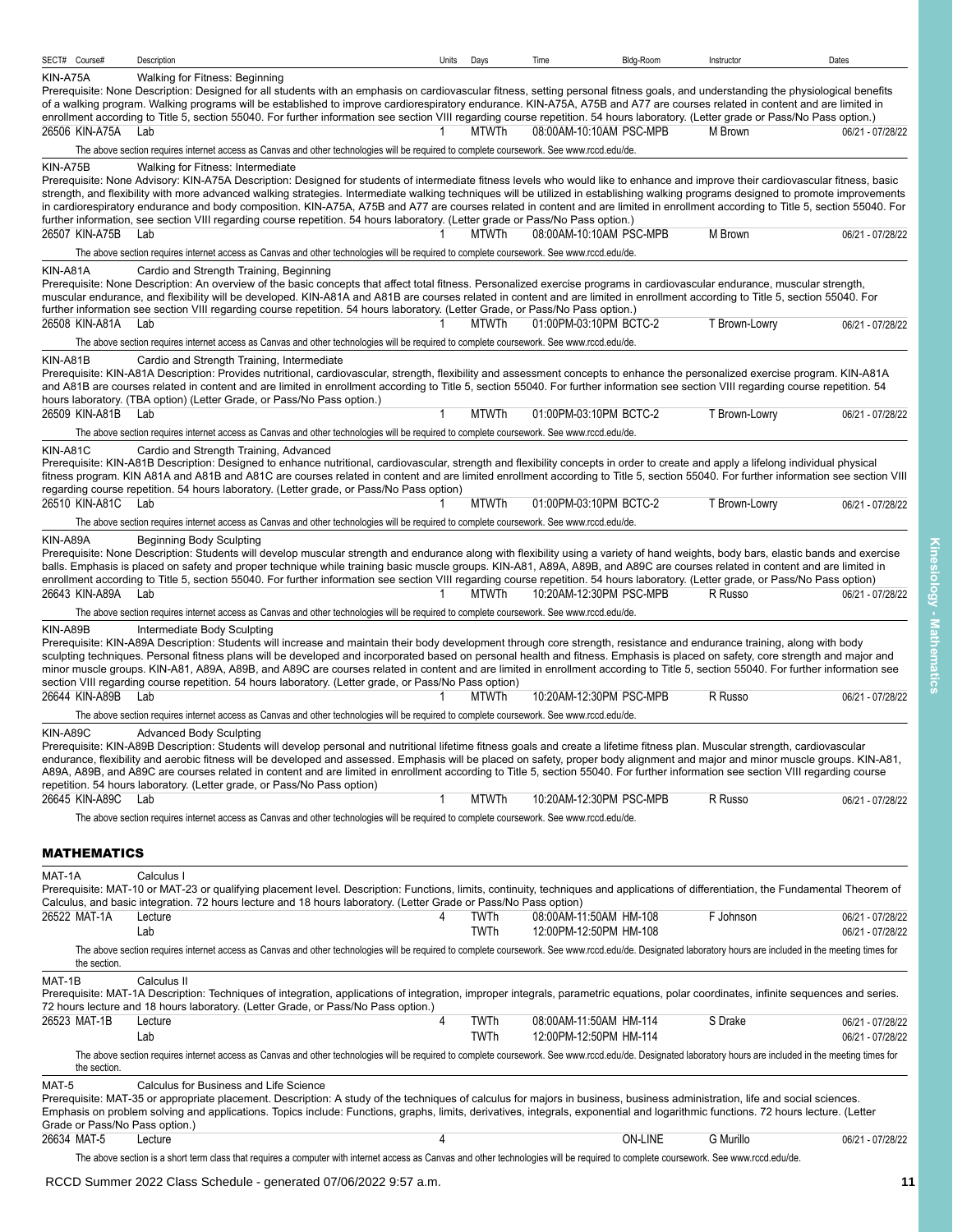|                | SECT# Course#                | Description                                                                                                                                                                                                                                                                                                                                                                                                                     | Units          | Days         | Time                    | Bldg-Room      | Instructor  | Dates            |
|----------------|------------------------------|---------------------------------------------------------------------------------------------------------------------------------------------------------------------------------------------------------------------------------------------------------------------------------------------------------------------------------------------------------------------------------------------------------------------------------|----------------|--------------|-------------------------|----------------|-------------|------------------|
| <b>MAT-10</b>  |                              | Precalculus                                                                                                                                                                                                                                                                                                                                                                                                                     |                |              |                         |                |             |                  |
|                |                              | Prerequisite: MAT-36 or qualifying placement level Description: Preparation for calculus: Polynomial, absolute value, radical, rational, exponential, logarithmic, and trigonometric<br>functions and their graphs; analytic geometry, polar coordinates, sequences, and series. Students cannot receive credit for MAT 10 if they have already received credit for MAT 23.                                                     |                |              |                         |                |             |                  |
|                |                              | 90 hours lecture. (Letter Grade or Pass/No Pass option)                                                                                                                                                                                                                                                                                                                                                                         |                |              |                         |                |             |                  |
|                | 26511 MAT-10                 | Lecture                                                                                                                                                                                                                                                                                                                                                                                                                         | 5              | <b>MTWTh</b> | 01:00PM-04:35PM HM-108  |                | C Yao       | 06/21 - 07/28/22 |
|                |                              | The above section requires internet access as Canvas and other technologies will be required to complete coursework. See www.rccd.edu/de. This section is a eligible for Summer Math Institute designation. To                                                                                                                                                                                                                  |                |              |                         |                |             |                  |
|                |                              | learn more, please visit https://www.rccd.edu/summer-institute/Pages/index.aspx.                                                                                                                                                                                                                                                                                                                                                |                |              |                         |                |             |                  |
| <b>MAT-11</b>  |                              | College Algebra<br>Prerequisite: MAT-35 or qualifying placement level Description: This course is intended for students majoring in Liberal Arts and Humanities. The topics covered in this course                                                                                                                                                                                                                              |                |              |                         |                |             |                  |
|                |                              | develop the understanding and use of real-world applications of polynomial, radical, rational, absolute value, exponential and logarithmic functions; systems of equations;                                                                                                                                                                                                                                                     |                |              |                         |                |             |                  |
|                |                              | polynomial equations; permutations and combinations; analytic geometry; and linear programming. 72 hours lecture. (Letter Grade or Pass/No Pass option)                                                                                                                                                                                                                                                                         |                |              |                         |                |             |                  |
|                | 26512 MAT-11                 | Lecture                                                                                                                                                                                                                                                                                                                                                                                                                         |                |              |                         | <b>ON-LINE</b> | J Namekata  | 06/21 - 07/28/22 |
|                | 26633 MAT-11                 | The above section is an online class. Computer with Internet access required. See www.rccd.edu/de.<br>Lecture                                                                                                                                                                                                                                                                                                                   |                |              |                         | <b>ON-LINE</b> | C Yao       | 06/21 - 07/28/22 |
|                |                              | The above section is an online class. Computer with Internet access required. See www.rccd.edu/de.                                                                                                                                                                                                                                                                                                                              |                |              |                         |                |             |                  |
| <b>MAT-12</b>  |                              | <b>Statistics</b>                                                                                                                                                                                                                                                                                                                                                                                                               |                |              |                         |                |             |                  |
|                |                              | Prerequisite: MAT-35 or MAT-37 or MAT-42 or qualifying placement level. Description: A comprehensive study of measures of central tendency and variation, correlation and linear                                                                                                                                                                                                                                                |                |              |                         |                |             |                  |
|                |                              | regression, probability, the normal distribution, the t-distribution, the chi-square distribution, estimation, testing of hypotheses, analysis of variance, and the application of statistical                                                                                                                                                                                                                                  |                |              |                         |                |             |                  |
|                |                              | software to data, including the interpretation of the relevance of the statistical findings. Applications using data from business, education, health science, life science, psychology,<br>and the social sciences will be included. 72 hours lecture. (Letter Grade, or Pass/No Pass option.)                                                                                                                                 |                |              |                         |                |             |                  |
|                | 26515 MAT-12                 | Lecture                                                                                                                                                                                                                                                                                                                                                                                                                         |                |              |                         | <b>ON-LINE</b> | R Cueto     | 06/21 - 07/28/22 |
|                |                              | The above section is an online class. Computer with Internet access required. See www.rccd.edu/de.                                                                                                                                                                                                                                                                                                                              |                |              |                         |                |             |                  |
|                | 26516 MAT-12                 | Lecture                                                                                                                                                                                                                                                                                                                                                                                                                         | Δ              |              |                         | <b>ON-LINE</b> | R Cueto     | 06/21 - 07/28/22 |
|                |                              | The above section is an online class. Computer with Internet access required. See www.rccd.edu/de.                                                                                                                                                                                                                                                                                                                              |                |              |                         |                |             |                  |
|                | 26518 MAT-12                 | Lecture                                                                                                                                                                                                                                                                                                                                                                                                                         |                |              |                         | <b>ON-LINE</b> | G Murillo   | 06/21 - 07/28/22 |
|                |                              | The above section is an online class. Computer with Internet access required. See www.rccd.edu/de.                                                                                                                                                                                                                                                                                                                              |                |              |                         |                |             |                  |
|                | 26519 MAT-12                 | Lecture                                                                                                                                                                                                                                                                                                                                                                                                                         | 4              | <b>MTWTh</b> | 07:30AM-10:20AM SAS-302 |                | D Sandoval  | 06/21 - 07/28/22 |
|                |                              | The above section requires internet access as Canvas and other technologies will be required to complete coursework. See www.rccd.edu/de. This section requires concurrent enrollment in MAT-112-26513.<br>MAT-112 is a co-requisite support course designed to offer extra support and class time for students to complete MAT-12 in a single term. This section is a eligible for Summer Math Institute designation. To learn |                |              |                         |                |             |                  |
|                |                              | more, please visit https://www.rccd.edu/summer-institute/Pages/index.aspx.                                                                                                                                                                                                                                                                                                                                                      |                |              |                         |                |             |                  |
|                | 26520 MAT-12                 | Lecture                                                                                                                                                                                                                                                                                                                                                                                                                         | 4              | MTWTh        | 12:30PM-03:20PM SAS-302 |                | C Sanchez   | 06/21 - 07/28/22 |
|                |                              | The above section requires internet access as Canvas and other technologies will be required to complete coursework. See www.rccd.edu/de. This section requires concurrent enrollment in MAT-112-26514.                                                                                                                                                                                                                         |                |              |                         |                |             |                  |
|                |                              | MAT-112 is a co-requisite support course designed to offer extra support and class time for students to complete MAT-12 in a single term. This section is a eligible for Summer Math Institute designation. To learn<br>more, please visit https://www.rccd.edu/summer-institute/Pages/index.aspx.                                                                                                                              |                |              |                         |                |             |                  |
|                |                              |                                                                                                                                                                                                                                                                                                                                                                                                                                 |                |              |                         |                |             |                  |
| <b>MAT-35</b>  |                              | Intermediate Algebra<br>Prerequisite: MAT-52 Description: The concepts introduced in elementary algebra are presented again, but in greater depth. In addition to basic algebraic operations and graphing,                                                                                                                                                                                                                      |                |              |                         |                |             |                  |
|                |                              | students are introduced to functions, inverse functions, exponential and logarithmic functions, complex numbers, conic sections, nonlinear systems of equations, and sequences                                                                                                                                                                                                                                                  |                |              |                         |                |             |                  |
|                | 26524 MAT-35                 | and series. 90 hours lecture. (Letter Grade or Pass/No Pass option)<br>Lecture                                                                                                                                                                                                                                                                                                                                                  | 5              |              |                         | <b>ON-LINE</b> | S Drake     | 06/21 - 07/28/22 |
|                |                              | The above section is an online class. Computer with Internet access required. See www.rccd.edu/de.                                                                                                                                                                                                                                                                                                                              |                |              |                         |                |             |                  |
|                | 26680 MAT-35                 | Lecture                                                                                                                                                                                                                                                                                                                                                                                                                         |                |              |                         | <b>ON-LINE</b> | J Namekata  | 06/21 - 07/29/22 |
|                |                              | The above section is an online class. Computer with Internet access required. See www.rccd.edu/de.                                                                                                                                                                                                                                                                                                                              |                |              |                         |                |             |                  |
| <b>MAT-36</b>  |                              | Trigonometry                                                                                                                                                                                                                                                                                                                                                                                                                    |                |              |                         |                |             |                  |
|                |                              | Prerequisite: MAT-35 or Appropriate placement Description: The study of trigonometric functions, their inverses and their graphs; identities and proofs related to trigonometric                                                                                                                                                                                                                                                |                |              |                         |                |             |                  |
|                |                              | expressions; solving trigonometric equations; solving right triangles; solving oblique triangles using the law of sines and cosines; polar coordinates; complex numbers; introduction<br>to vectors and elements of geometry important to the foundation of trigonometry. 72 hours lecture. (Letter Grade or Pass/No Pass option)                                                                                               |                |              |                         |                |             |                  |
|                | 26632 MAT-36                 | Lecture                                                                                                                                                                                                                                                                                                                                                                                                                         | 4              |              |                         | <b>ON-LINE</b> | F Johnson   | 06/21 - 07/28/22 |
|                |                              | The above section is an online class. Computer with Internet access required. See www.rccd.edu/de.                                                                                                                                                                                                                                                                                                                              |                |              |                         |                |             |                  |
| <b>MAT-112</b> |                              | Coreguisite Support for Math 12                                                                                                                                                                                                                                                                                                                                                                                                 |                |              |                         |                |             |                  |
|                |                              | Prerequisite: Appropriate Placement Corequisite: MAT-12 Description: A concurrent corequisite course containing arithmetic and algebraic concepts designed to support students                                                                                                                                                                                                                                                  |                |              |                         |                |             |                  |
|                |                              | in Statistics. Topics include a review of skills developed in algebra: order of operations, scientific notation, conversion between fractions, decimals, and percents, solving linear<br>equations, and using the symbols, notation, and vocabulary of algebra. Topics are taught strategically throughout the semester to provide a "just in time" instruction of skills needed                                                |                |              |                         |                |             |                  |
|                |                              | to master concepts in MAT-12 as they arise in that course. A diverse approach to problem solving processes and enhancement of study strategies will prepare the student for later                                                                                                                                                                                                                                               |                |              |                         |                |             |                  |
|                |                              | university courses. 36 hours lecture. (Pass/No Pass)                                                                                                                                                                                                                                                                                                                                                                            |                |              |                         |                |             |                  |
|                | 26513 MAT-112                | Lecture                                                                                                                                                                                                                                                                                                                                                                                                                         | $\overline{2}$ | <b>MTWTh</b> | 10:30AM-11:50AM SAS-302 |                | D Sandoval  | 06/21 - 07/28/22 |
|                |                              | The above section requires internet access as Canvas and other technologies will be required to complete coursework. See www.rccd.edu/de. This section requires concurrent enrollment in MAT-12-26519.<br>MAT-112 is a co-requisite support course designed to offer extra support and class time for students to complete MAT-12 in a single term. This section is a eligible for Summer Math Institute designation. To learn  |                |              |                         |                |             |                  |
|                |                              | more, please visit https://www.rccd.edu/summer-institute/Pages/index.aspx.                                                                                                                                                                                                                                                                                                                                                      |                |              |                         |                |             |                  |
|                | 26514 MAT-112                | Lecture                                                                                                                                                                                                                                                                                                                                                                                                                         | 2              | <b>MTWTh</b> | 03:30PM-04:50PM SAS-302 |                | C Sanchez   | 06/21 - 07/28/22 |
|                |                              | The above section requires internet access as Canvas and other technologies will be required to complete coursework. See www.rccd.edu/de. This section requires concurrent enrollment in MAT-12-26520.                                                                                                                                                                                                                          |                |              |                         |                |             |                  |
|                |                              | MAT-112 is a co-requisite support course designed to offer extra support and class time for students to complete MAT-12 in a single term. This section is a eligible for Summer Math Institute designation. To learn                                                                                                                                                                                                            |                |              |                         |                |             |                  |
|                |                              | more, please visit https://www.rccd.edu/summer-institute/Pages/index.aspx.                                                                                                                                                                                                                                                                                                                                                      |                |              |                         |                |             |                  |
|                |                              |                                                                                                                                                                                                                                                                                                                                                                                                                                 |                |              |                         |                |             |                  |
|                | <b>MEDICAL ASSISTING</b>     |                                                                                                                                                                                                                                                                                                                                                                                                                                 |                |              |                         |                |             |                  |
| <b>MDA-10</b>  |                              | <b>Medical Terminology</b>                                                                                                                                                                                                                                                                                                                                                                                                      |                |              |                         |                |             |                  |
|                |                              | Prerequisite: None Description: Development of a medical vocabulary emphasizing building of medical terms using prefixes, suffixes and combining forms. Includes symptomatic,<br>diagnostic, operative, therapeutic, and diagnostic testing terms relating to the various body systems. Student will learn correct spelling, meaning and use of medical terms. 54 hours                                                         |                |              |                         |                |             |                  |
|                | lecture. (Letter grade only) |                                                                                                                                                                                                                                                                                                                                                                                                                                 |                |              |                         |                |             |                  |
|                | 26555 MDA-10                 | Lecture                                                                                                                                                                                                                                                                                                                                                                                                                         | 3              |              |                         | <b>ON-LINE</b> | L Hausladen | 06/21 - 07/28/22 |
|                |                              | The above section is an online class. Computer with internet access required. See www.rccd.edu/de.                                                                                                                                                                                                                                                                                                                              |                |              |                         |                |             |                  |
|                | 26685 MDA-10                 | Lecture                                                                                                                                                                                                                                                                                                                                                                                                                         | 3              |              |                         | <b>ON-LINE</b> | L Hausladen | 06/21 - 07/28/22 |

<span id="page-11-0"></span>The above section is an online class. Computer with internet access required. See www.rccd.edu/de.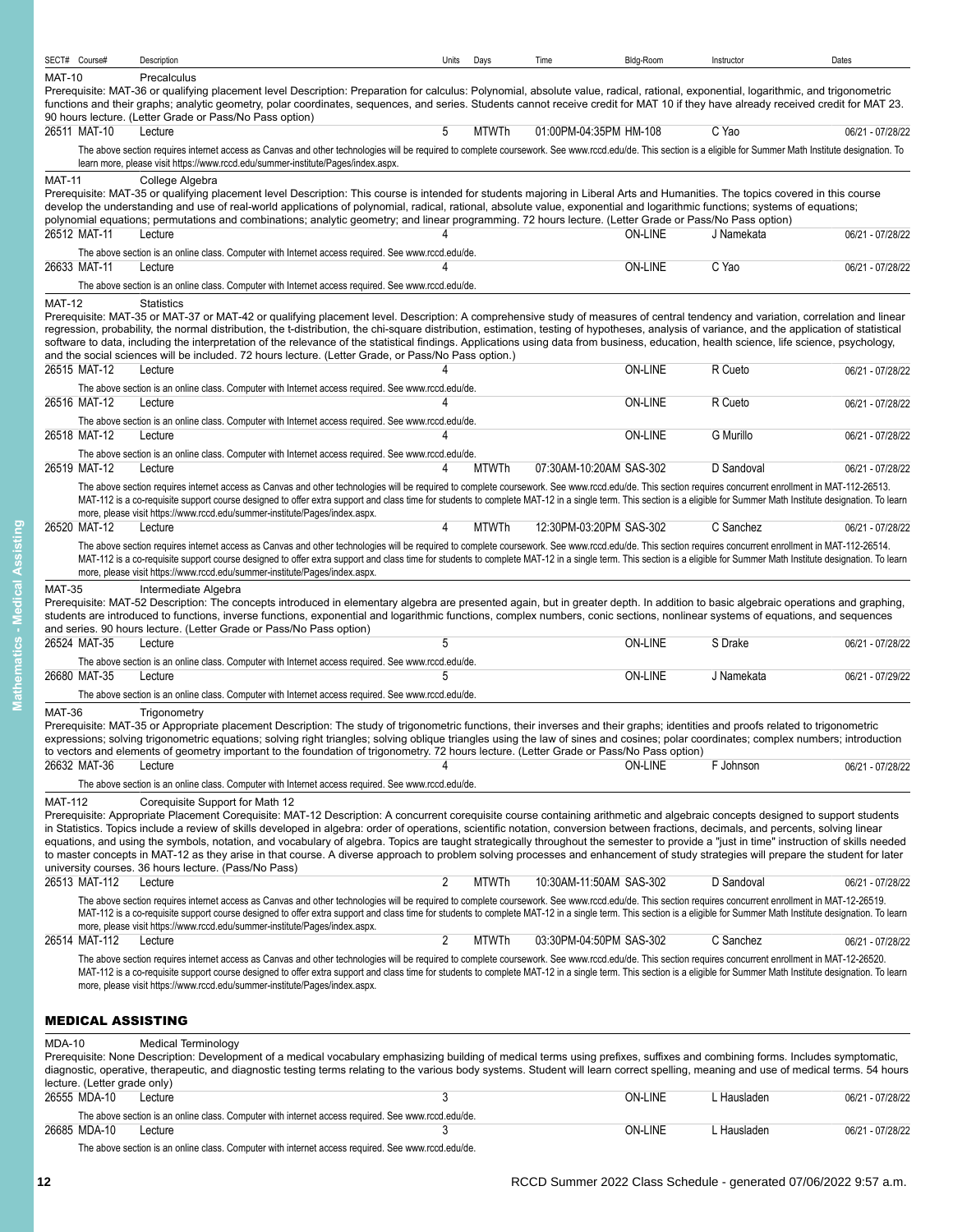| Units | Davs |
|-------|------|

# <span id="page-12-0"></span>MUSIC

MUS-19 Music Appreciation

<span id="page-12-2"></span><span id="page-12-1"></span>

| (Letter grade only)      | Prerequisite: None Description: A broad survey of music in the Western world, including terminology for describing musical elements, forms, and styles. Organized to acquaint<br>students with the roles of music and musicians in society and with representative musical selections through listening, reading, writing, and live performance. 54 hours lecture.                                                                                                                                                      |   |              |                          |                |             |                  |
|--------------------------|-------------------------------------------------------------------------------------------------------------------------------------------------------------------------------------------------------------------------------------------------------------------------------------------------------------------------------------------------------------------------------------------------------------------------------------------------------------------------------------------------------------------------|---|--------------|--------------------------|----------------|-------------|------------------|
| 26605 MUS-19             | Lecture                                                                                                                                                                                                                                                                                                                                                                                                                                                                                                                 | 3 |              |                          | <b>ON-LINE</b> | I Tsai      | 06/21 - 07/28/22 |
|                          | The above section is an online class. Computer with Internet access required. See www.rccd.edu/de.                                                                                                                                                                                                                                                                                                                                                                                                                      |   |              |                          |                |             |                  |
| 26606 MUS-19             | Lecture                                                                                                                                                                                                                                                                                                                                                                                                                                                                                                                 | 3 | <b>MTWTh</b> | 10:20AM-12:30PM HM-109   |                | G McQuade   | 06/21 - 07/28/22 |
|                          | The above section requires Internet access as Canvas and other technologies will be required to complete coursework. See www.rccd.edu/de.                                                                                                                                                                                                                                                                                                                                                                               |   |              |                          |                |             |                  |
| 26686 MUS-19             | Lecture                                                                                                                                                                                                                                                                                                                                                                                                                                                                                                                 | 3 |              |                          | <b>ON-LINE</b> | G McQuade   | 06/21 - 07/28/22 |
|                          | The above section is an online class. Computer with Internet access required. See www.rccd.edu/de.                                                                                                                                                                                                                                                                                                                                                                                                                      |   |              |                          |                |             |                  |
| <b>POLITICAL SCIENCE</b> |                                                                                                                                                                                                                                                                                                                                                                                                                                                                                                                         |   |              |                          |                |             |                  |
| POL-1                    |                                                                                                                                                                                                                                                                                                                                                                                                                                                                                                                         |   |              |                          |                |             |                  |
|                          | <b>American Politics</b><br>Prerequisite: None Description: An introduction to the principles, structures, processes, and culture that inform American politics. Specific focus is placed on the development of the<br>Constitution, the government it engenders, the development of the American polity, the formation of policy, and the connections between the national government and California's<br>government. Students may not receive credit for both POL-1 and POL-1H. 54 hours lecture. (Letter grade only) |   |              |                          |                |             |                  |
| 26607 POL-1              | Lecture                                                                                                                                                                                                                                                                                                                                                                                                                                                                                                                 | 3 |              |                          | <b>ON-LINE</b> | F Biancardi | 06/21 - 07/28/22 |
|                          | The above section is an online class. Computer with Internet access required. See www.rccd.edu/de.                                                                                                                                                                                                                                                                                                                                                                                                                      |   |              |                          |                |             |                  |
| 26608 POL-1              | Lecture                                                                                                                                                                                                                                                                                                                                                                                                                                                                                                                 |   |              |                          | ON-LINE        | F Biancardi | 06/21 - 07/28/22 |
|                          | The above section is an online class. Computer with Internet access required. See www.rccd.edu/de.                                                                                                                                                                                                                                                                                                                                                                                                                      |   |              |                          |                |             |                  |
| 26609 POL-1              | Lecture                                                                                                                                                                                                                                                                                                                                                                                                                                                                                                                 | 3 | TTh          | 10:20AM-12:30PM HM-212   |                | E Slavick   | 06/21 - 07/28/22 |
|                          |                                                                                                                                                                                                                                                                                                                                                                                                                                                                                                                         |   |              |                          | <b>ON-LINE</b> |             | 06/21 - 07/28/22 |
|                          | The above section is a hybrid class. Computer with Internet access required. See www.rccd.edu/de.                                                                                                                                                                                                                                                                                                                                                                                                                       |   |              |                          |                |             |                  |
| 26610 POL-1              | Lecture                                                                                                                                                                                                                                                                                                                                                                                                                                                                                                                 | 3 | TTh          | 01.00PM-03:10PM HM-212   |                | M Lafferty  | 06/21 - 07/28/22 |
|                          |                                                                                                                                                                                                                                                                                                                                                                                                                                                                                                                         |   |              |                          | <b>ON-LINE</b> |             | 06/21 - 07/28/22 |
|                          | The above section is a hybrid class. Computer with Internet access required. See www.rccd.edu/de.                                                                                                                                                                                                                                                                                                                                                                                                                       |   |              |                          |                |             |                  |
| 26611 POL-1              | Lecture                                                                                                                                                                                                                                                                                                                                                                                                                                                                                                                 |   |              |                          | <b>ON-LINE</b> | M Lafferty  | 06/21 - 07/28/22 |
|                          | The above section is an online class. Computer with Internet access required. See www.rccd.edu/de.                                                                                                                                                                                                                                                                                                                                                                                                                      |   |              |                          |                |             |                  |
|                          |                                                                                                                                                                                                                                                                                                                                                                                                                                                                                                                         |   |              |                          |                |             |                  |
| <b>PSYCHOLOGY</b>        |                                                                                                                                                                                                                                                                                                                                                                                                                                                                                                                         |   |              |                          |                |             |                  |
| PSY-1                    | General Psychology                                                                                                                                                                                                                                                                                                                                                                                                                                                                                                      |   |              |                          |                |             |                  |
|                          | Prerequisite: None Description: Historical and philosophical antecedents of contemporary psychology; the scientific study of behavior and mental processes as systemized in                                                                                                                                                                                                                                                                                                                                             |   |              |                          |                |             |                  |
| 26612 PSY-1              | learning, motivation, emotion, personality, intelligence, and thought. 54 hours lecture. (Letter grade only)<br>Lecture                                                                                                                                                                                                                                                                                                                                                                                                 | 3 | <b>MTWTh</b> | 08:00AM-10:10AM HM-222   |                | J Hicks     | 06/21 - 07/28/22 |
|                          | The above section requires Internet access as Canvas and other technologies will be required to complete coursework. See www.rccd.edu/de.                                                                                                                                                                                                                                                                                                                                                                               |   |              |                          |                |             |                  |
| 26613 PSY-1              | Lecture                                                                                                                                                                                                                                                                                                                                                                                                                                                                                                                 | 3 | <b>TWTh</b>  | 06:00PM-08:50PM HM-222   |                | M Wilson    | 06/21 - 07/28/22 |
|                          | The above section requires Internet access as Canvas and other technologies will be required to complete coursework. See www.rccd.edu/de.                                                                                                                                                                                                                                                                                                                                                                               |   |              |                          |                |             |                  |
| 26614 PSY-1              | Lecture                                                                                                                                                                                                                                                                                                                                                                                                                                                                                                                 |   |              |                          | <b>ON-LINE</b> | K Rankin    | 06/21 - 07/28/22 |
|                          | The above section is an online class. Computer with Internet access required. See www.rccd.edu/de.                                                                                                                                                                                                                                                                                                                                                                                                                      |   |              |                          |                |             |                  |
| 26615 PSY-1              | Lecture                                                                                                                                                                                                                                                                                                                                                                                                                                                                                                                 | 3 |              |                          | <b>ON-LINE</b> | A Felton    | 06/21 - 07/28/22 |
|                          | The above section is an online class. Computer with Internet access required. See www.rccd.edu/de.                                                                                                                                                                                                                                                                                                                                                                                                                      |   |              |                          |                |             |                  |
| PSY-2                    | <b>Biological Psychology</b>                                                                                                                                                                                                                                                                                                                                                                                                                                                                                            |   |              |                          |                |             |                  |
|                          | Prerequisite: PSY-1 Description: The scientific study of brain-behavior relationships and mental processes. Issues addressed include: historical scientific contributions and current                                                                                                                                                                                                                                                                                                                                   |   |              |                          |                |             |                  |
|                          | research principles for studying brain-behavior associations and mental processes, basic nervous system structure and function, sensory and motor systems, emotion, motivation,                                                                                                                                                                                                                                                                                                                                         |   |              |                          |                |             |                  |
|                          | learning and memory, sleep and dreaming, and neurological and mental disorders. Ethical standards for human and animal research are discussed in the context of both invasive<br>and non-invasive experimental investigations. 54 hours lecture. (Letter Grade only)                                                                                                                                                                                                                                                    |   |              |                          |                |             |                  |
| 26616 PSY-2              | Lecture                                                                                                                                                                                                                                                                                                                                                                                                                                                                                                                 | 3 |              |                          | <b>ON-LINE</b> | A Felton    | 06/21 - 07/28/22 |
|                          | The above section is an online class. Computer with Internet access required. See www.rccd.edu/de.                                                                                                                                                                                                                                                                                                                                                                                                                      |   |              |                          |                |             |                  |
| PSY-9                    |                                                                                                                                                                                                                                                                                                                                                                                                                                                                                                                         |   |              |                          |                |             |                  |
|                          | Developmental Psychology<br>Prerequisite: None Description: Examines the prevailing theories and research of developmental psychology and the stages of human development from conception to death. 54                                                                                                                                                                                                                                                                                                                  |   |              |                          |                |             |                  |
| Hour lecture.            |                                                                                                                                                                                                                                                                                                                                                                                                                                                                                                                         |   |              |                          |                |             |                  |
| 26619 PSY-9              | Lecture                                                                                                                                                                                                                                                                                                                                                                                                                                                                                                                 | 3 | <b>MTWTh</b> | 10:20AM-12:30PM HM-222   |                | J Hicks     | 06/21 - 07/28/22 |
|                          | The above section requires Internet access as Canvas and other technologies will be required to complete coursework. See www.rccd.edu/de.                                                                                                                                                                                                                                                                                                                                                                               |   |              |                          |                |             |                  |
| 26620 PSY-9              | Lecture                                                                                                                                                                                                                                                                                                                                                                                                                                                                                                                 | 3 |              |                          | <b>ON-LINE</b> | J Howard    | 06/21 - 07/28/22 |
|                          | The above section is an online class. Computer with Internet access required. See www.rccd.edu/de.                                                                                                                                                                                                                                                                                                                                                                                                                      |   |              |                          |                |             |                  |
| <b>PSY-50</b>            | Research Methods in Psychology                                                                                                                                                                                                                                                                                                                                                                                                                                                                                          |   |              |                          |                |             |                  |
|                          | Prerequisite: PSY-1/1H and PSY/SOC-48 or MAT-12 or MAT-12H Description: Introduces students to psychological research methods with emphasis on the use of the scientific<br>method. The laboratory will complement the lectures and allow each student to design and conduct behavioral research, including collecting and analyzing research data. 63 hours                                                                                                                                                            |   |              |                          |                |             |                  |
| 26618 PSY-50             | lecture and 27 hours laboratory. (Letter grade only)<br>Lecture                                                                                                                                                                                                                                                                                                                                                                                                                                                         | 4 | TTh          | 06:00PM-08:00PM REG-MEET |                | K Rankin    | 06/21 - 07/28/22 |
|                          | Lab                                                                                                                                                                                                                                                                                                                                                                                                                                                                                                                     |   |              |                          | <b>ON-LINE</b> |             | 06/21 - 07/28/22 |
|                          | The above section is an online class. Computer with Internet access required. See www.rccd.edu/de. All hours, including the 27-hour laboratory requirement, are completed online.                                                                                                                                                                                                                                                                                                                                       |   |              |                          |                |             |                  |
| 26679 PSY-50             | Lecture                                                                                                                                                                                                                                                                                                                                                                                                                                                                                                                 |   |              |                          | <b>ON-LINE</b> | N Acosta    | 06/21 - 07/28/22 |

The above section is an online class. Computer with Internet access required. See www.rccd.edu/de. All hours, including the 27-hour laboratory requirement, are completed online.

**Music - Psychology**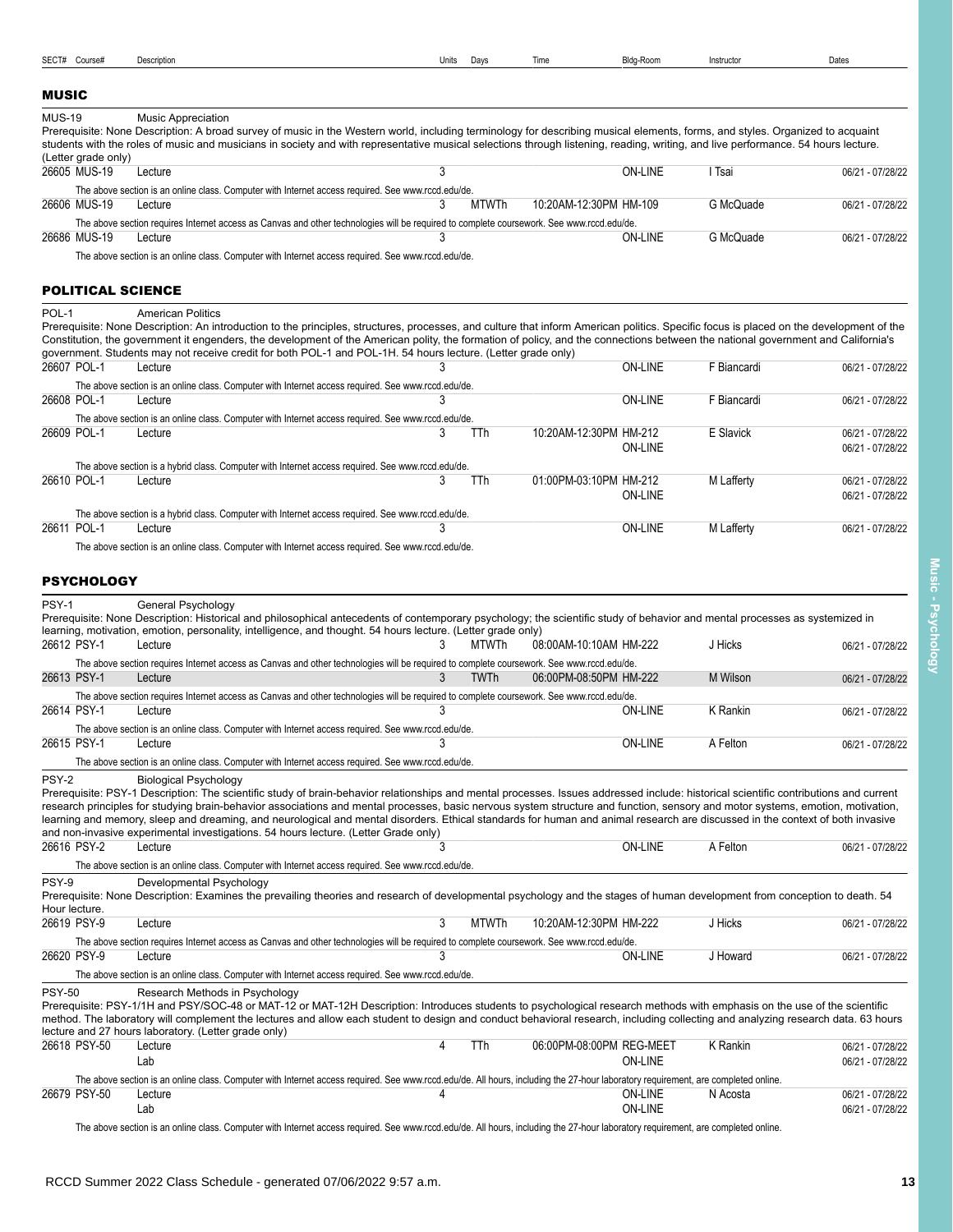<span id="page-13-1"></span><span id="page-13-0"></span>

| SECT# Course#                                 | Description                                                                                                                                                                                                                                                                                                                                                                                                                                                                                                                                                                                                                                                                                                                        | Units | Days  | Time                    | Bldg-Room                 | Instructor      | Dates                                |
|-----------------------------------------------|------------------------------------------------------------------------------------------------------------------------------------------------------------------------------------------------------------------------------------------------------------------------------------------------------------------------------------------------------------------------------------------------------------------------------------------------------------------------------------------------------------------------------------------------------------------------------------------------------------------------------------------------------------------------------------------------------------------------------------|-------|-------|-------------------------|---------------------------|-----------------|--------------------------------------|
| <b>REAL ESTATE</b>                            |                                                                                                                                                                                                                                                                                                                                                                                                                                                                                                                                                                                                                                                                                                                                    |       |       |                         |                           |                 |                                      |
| <b>RLE-80</b>                                 | <b>Real Estate Principles</b><br>Prerequisite: None Description: The real estate principles course covers basic laws and principles of California real estate; fundamentals, terminology, concepts, current practices<br>and current market trends in real estate. Assists those preparing for the real estate sales person and broker license examination. 54 hours lecture. (Letter grade only)                                                                                                                                                                                                                                                                                                                                  |       |       |                         |                           |                 |                                      |
| 26637 RLE-80                                  | Lecture                                                                                                                                                                                                                                                                                                                                                                                                                                                                                                                                                                                                                                                                                                                            | 3     |       |                         | ON-LINE                   | K Burton        | 06/21 - 07/28/22                     |
|                                               | The above section is an online class. Computer with internet access required. See www.rccd.edu/de.                                                                                                                                                                                                                                                                                                                                                                                                                                                                                                                                                                                                                                 |       |       |                         |                           |                 |                                      |
| <b>RLE-85</b><br>lecture. (Letter grade only) | <b>Real Estate Economics</b><br>Prerequisite: None Description: Trends and factors affecting the value of real estate; the nature and classification of land economics; the development of property, construction and<br>subdivision, economic values and real estate evaluation; real estate cycles and business fluctuations, residential market trends, real and special purpose property trends. 54 hours                                                                                                                                                                                                                                                                                                                      |       |       |                         |                           |                 |                                      |
| 26557 RLE-85                                  | Lecture                                                                                                                                                                                                                                                                                                                                                                                                                                                                                                                                                                                                                                                                                                                            | 3     |       |                         | ON-LINE                   | K Burton        | 06/21 - 07/28/22                     |
|                                               | The above section is an online class. Computer with internet access required. See www.rccd.edu/de.                                                                                                                                                                                                                                                                                                                                                                                                                                                                                                                                                                                                                                 |       |       |                         |                           |                 |                                      |
| <b>SOCIOLOGY</b>                              |                                                                                                                                                                                                                                                                                                                                                                                                                                                                                                                                                                                                                                                                                                                                    |       |       |                         |                           |                 |                                      |
| <b>SOC-1</b>                                  | Introduction to Sociology<br>Prerequisite: None Advisory: ENG-50 or ENG-80 or qualifying placement Description: An introduction to the basic concepts relating to the study of society. Includes investigation<br>into the foundations of sociology including its overall perspective, theoretical orientations, and research methodology; the foundations of social life including the components of<br>culture, social interaction and the process of socialization, groups, organizations, and deviance; economic social inequality based upon class, race, sex, and age; social institutions;<br>and dimensions of social change. Students may not receive credit for both SOC-1 and 1H. 54 hours lecture. (Letter grade only) | 3     |       |                         |                           |                 |                                      |
| 26621 SOC-1                                   | Lecture<br>The above section is an online class. Computer with Internet access required. See www.rccd.edu/de.                                                                                                                                                                                                                                                                                                                                                                                                                                                                                                                                                                                                                      |       |       |                         | ON-LINE                   | J Bany          | 06/21 - 07/28/22                     |
| 26622 SOC-1                                   | Lecture                                                                                                                                                                                                                                                                                                                                                                                                                                                                                                                                                                                                                                                                                                                            | 3     |       |                         | <b>ON-LINE</b>            | J Bany          | 06/21 - 07/28/22                     |
| 26624 SOC-1                                   | The above section is an online class. Computer with Internet access required. See www.rccd.edu/de.<br>Lecture                                                                                                                                                                                                                                                                                                                                                                                                                                                                                                                                                                                                                      | 3     | MTWTh | 10:20AM-12:30PM HM-324  |                           | L Cruz          | 06/21 - 07/28/22                     |
|                                               | The above section requires Internet access as Canvas and other technologies will be required to complete coursework. See www.rccd.edu/de.                                                                                                                                                                                                                                                                                                                                                                                                                                                                                                                                                                                          |       |       |                         |                           |                 |                                      |
| 26687 SOC-1                                   | Lecture<br>The above section is an online class. Computer with Internet access required. See www.rccd.edu/de.                                                                                                                                                                                                                                                                                                                                                                                                                                                                                                                                                                                                                      | 3     |       |                         | ON-LINE                   | J Bany          | 06/21 - 07/28/22                     |
| <b>SPANISH</b><br>SPA-1                       | Spanish 1<br>Prerequisite: None Advisory: Completion of placement test to assess level of proficiency in Spanish. Descriptio: Develops basic skills in listening, reading, speaking and writing.<br>Emphasis on acquisition of vocabulary, structures and grammatical patterns necessary for comprehension of native spoken and written Spanish at the beginning level. Includes<br>discussion of Hispanic culture and daily life. Students may receive credit for only one of the following: SPA-1 or SPA-1H. 90 hours lecture and 18 hours laboratory. (TBA option)<br>(Letter Grade, or Pass/No Pass option.)                                                                                                                   |       |       |                         |                           |                 |                                      |
| 26625 SPA-1                                   | Lecture                                                                                                                                                                                                                                                                                                                                                                                                                                                                                                                                                                                                                                                                                                                            | 5     | TTh   | 09:00AM-12:30PM SAS-306 |                           | F Nahon Valero  | 06/21 - 07/28/22                     |
|                                               | Lab                                                                                                                                                                                                                                                                                                                                                                                                                                                                                                                                                                                                                                                                                                                                |       |       |                         | ON-LINE<br><b>ON-LINE</b> | H Barcelo       | 06/21 - 07/28/22<br>06/21 - 07/28/22 |
|                                               | The above section is a hybrid class. Computer with internet access required. See www.rccd.edu/de. The 18-hour laboratory requirement, is to be completed online.                                                                                                                                                                                                                                                                                                                                                                                                                                                                                                                                                                   |       |       |                         |                           |                 |                                      |
| 26626 SPA-1                                   | Lecture                                                                                                                                                                                                                                                                                                                                                                                                                                                                                                                                                                                                                                                                                                                            | 5     |       |                         | <b>ON-LINE</b><br>ON-LINE | F Nahon Valero  | 06/21 - 07/28/22                     |
|                                               | Lab                                                                                                                                                                                                                                                                                                                                                                                                                                                                                                                                                                                                                                                                                                                                |       |       |                         |                           | H Barcelo       | 06/21 - 07/28/22                     |
| 26684 SPA-1                                   | The above section is an online class. Computer with internet access required. See www.rccd.edu/de. All hours, including the 18-hour laboratory requirement, are completed online.<br>Lecture                                                                                                                                                                                                                                                                                                                                                                                                                                                                                                                                       |       |       |                         | ON-LINE                   | M Vega Sanchez  | 06/21 - 07/28/22                     |
|                                               | Lab                                                                                                                                                                                                                                                                                                                                                                                                                                                                                                                                                                                                                                                                                                                                |       |       |                         | ON-LINE                   | H Barcelo       | 06/21 - 07/28/22                     |
|                                               | The above section is an online class. Computer with Internet access required. See www.rccd.edu/de. All hours, including the 18-hour laboratory requirement, are completed online.                                                                                                                                                                                                                                                                                                                                                                                                                                                                                                                                                  |       |       |                         |                           |                 |                                      |
| SPA-2                                         | Spanish 2<br>Prerequisite: SPA-1 or SPA-1H or qualifying placement level on the Spanish assessment test or the equivalent. Description: Further development of basic skills in listening, reading,<br>speaking and writing. A continued emphasis on the acquisition of vocabulary, structures and grammatical patterns necessary for comprehension of standard spoken and written<br>Spanish at the beginning level. This course includes an expanded discussion of Hispanic culture and daily life. Students may not receive credit for both SPA-2 and SPA-2H. 90<br>hours lecture and 18 hours laboratory. (TBA option) (Letter Grade, or Pass/No Pass option.)                                                                  |       |       |                         |                           |                 |                                      |
| 26628 SPA-2                                   | Lecture                                                                                                                                                                                                                                                                                                                                                                                                                                                                                                                                                                                                                                                                                                                            | 5     |       |                         | ON-LINE                   | M Vega Sanchez  | 06/21 - 07/28/22                     |
|                                               | Lab<br>The above section is an online class. Computer with internet access required. See www.rccd.edu/de. All hours, including the 18-hour laboratory requirement, are completed online.                                                                                                                                                                                                                                                                                                                                                                                                                                                                                                                                           |       |       |                         | ON-LINE                   | H Barcelo       | 06/21 - 07/28/22                     |
|                                               |                                                                                                                                                                                                                                                                                                                                                                                                                                                                                                                                                                                                                                                                                                                                    |       |       |                         |                           |                 |                                      |
| THEATER ARTS                                  |                                                                                                                                                                                                                                                                                                                                                                                                                                                                                                                                                                                                                                                                                                                                    |       |       |                         |                           |                 |                                      |
| THE-3                                         | Introduction to the Theater<br>Prerequisite: None Description: A comprehensive study of theatrical styles and forms with units in directing, acting, designing, technical theater, playwriting, and genres, to acquaint                                                                                                                                                                                                                                                                                                                                                                                                                                                                                                            |       |       |                         |                           |                 |                                      |
|                                               | the student with the diverse nature of theater leading to an appreciation and understanding of theater as a separate and distinctive art form. 54 hours lecture. (Letter grade only)                                                                                                                                                                                                                                                                                                                                                                                                                                                                                                                                               |       |       |                         |                           |                 |                                      |
| 26629 THE-3                                   | Lecture                                                                                                                                                                                                                                                                                                                                                                                                                                                                                                                                                                                                                                                                                                                            | 3     |       |                         | ON-LINE                   | <b>K</b> Rhodes | 06/21 - 07/28/22                     |

<span id="page-13-3"></span>The above section is an online class. Computer with Internet access required. See www.rccd.edu/de.

<span id="page-13-2"></span>**Real Estate - Theater Arts**

Real Estate - Theater Arts